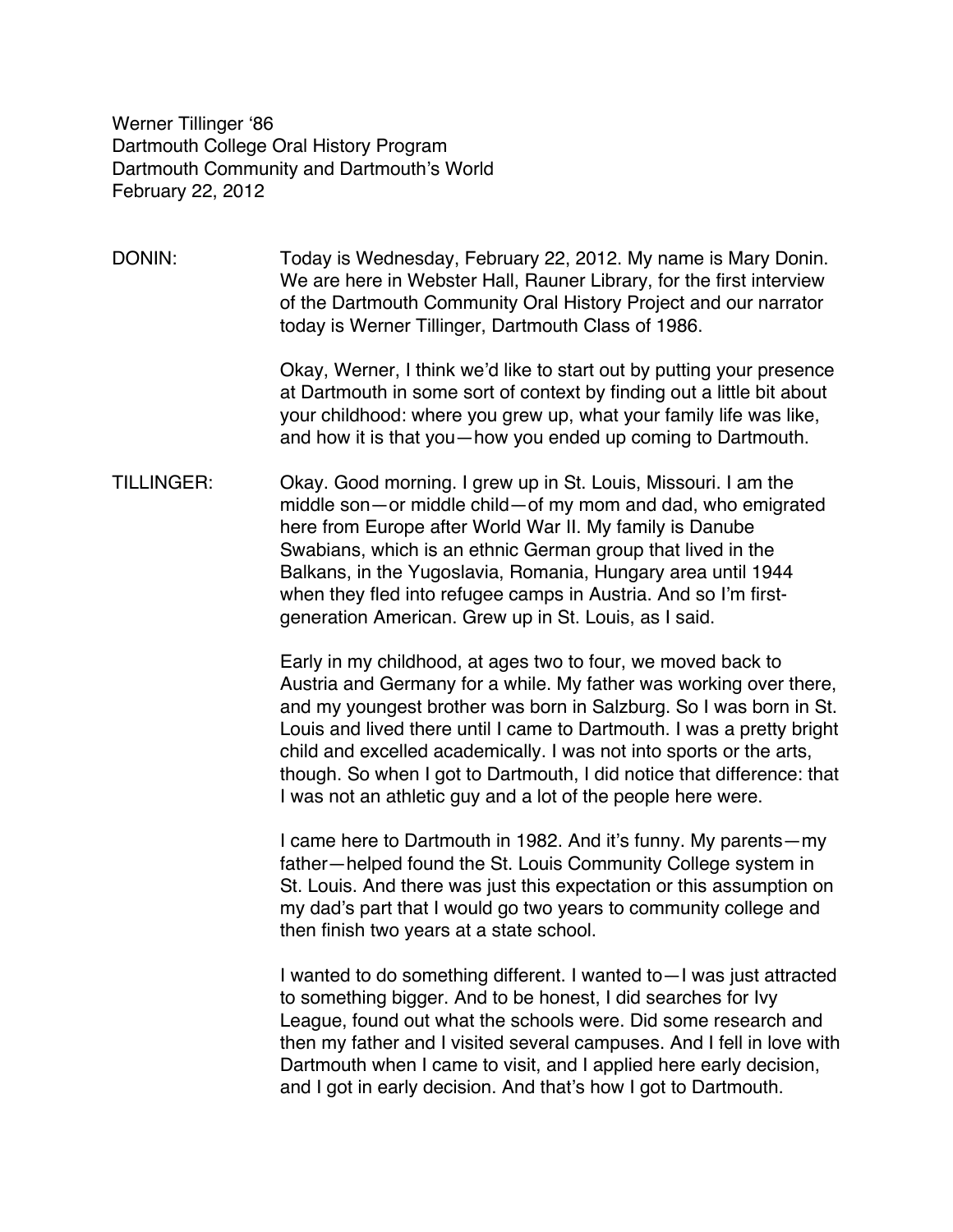## DONIN: What made you fall in love with it when you were here?

- TILLINGER: The weekend that—The time that my dad and I came to visit happened to be the week of Homecoming. And the leaves were still changing a little bit. Fall was in the air already; it was very crisp, and they had this big bonfire outside. And everybody—It just seemed like such a happy, engaged community. And I just told my dad, as we sitting in our room at the Hanover Inn, I said, "I think this is where I really want to go." It helped that it had its own ski area. Being from St. Louis and having gotten into skiing recreationally, I was really drawn to the fact it had its own ski area.
- DONIN: So what was your family's reaction to the fact that you were going so far away?
- TILLINGER: I don't recall there being much stress around me being so far away. The stress, of course, was, how are we going to pay for this, having not saved anything for me to come here? And I am very grateful that my parents did quite a bit of penny-pinching while I was here that enabled me to be here. I'm very grateful for that.

There were other reactions that surprised me. My high school counselor, when I went in to tell him that I was applying at Dartmouth and Harvard and a few other schools, he said, "Well…" He said, "I don't think you should waste your time. You'll never get in. And even if you do, you won't be able to pay for it. And you should just take the four-year scholarship that Mizzou, University of Missouri, is offering you and go with that." And I said, "Well, I don't want to do that. And I'm going to apply anyway." And I did get in and we did figure it out. So that might have been the first memory that I have of doing what felt right inside for me rather than what other people were telling me to do.

- DONIN: Significant.
- TILLINGER: As we go on, it'll turn out to be very significant.
- DONIN: DONIN: Did you have any pals in high school who were doing the same, going off, leaving St. Louis, going off to Ivy League colleges?
- TILLINGER: Certainly not Ivy League and certainly not this far away. Perhaps there were—A lot of people went to Mizzou, University of Missouri at Columbia. Some probably went to Illinois, Kansas, Oklahoma,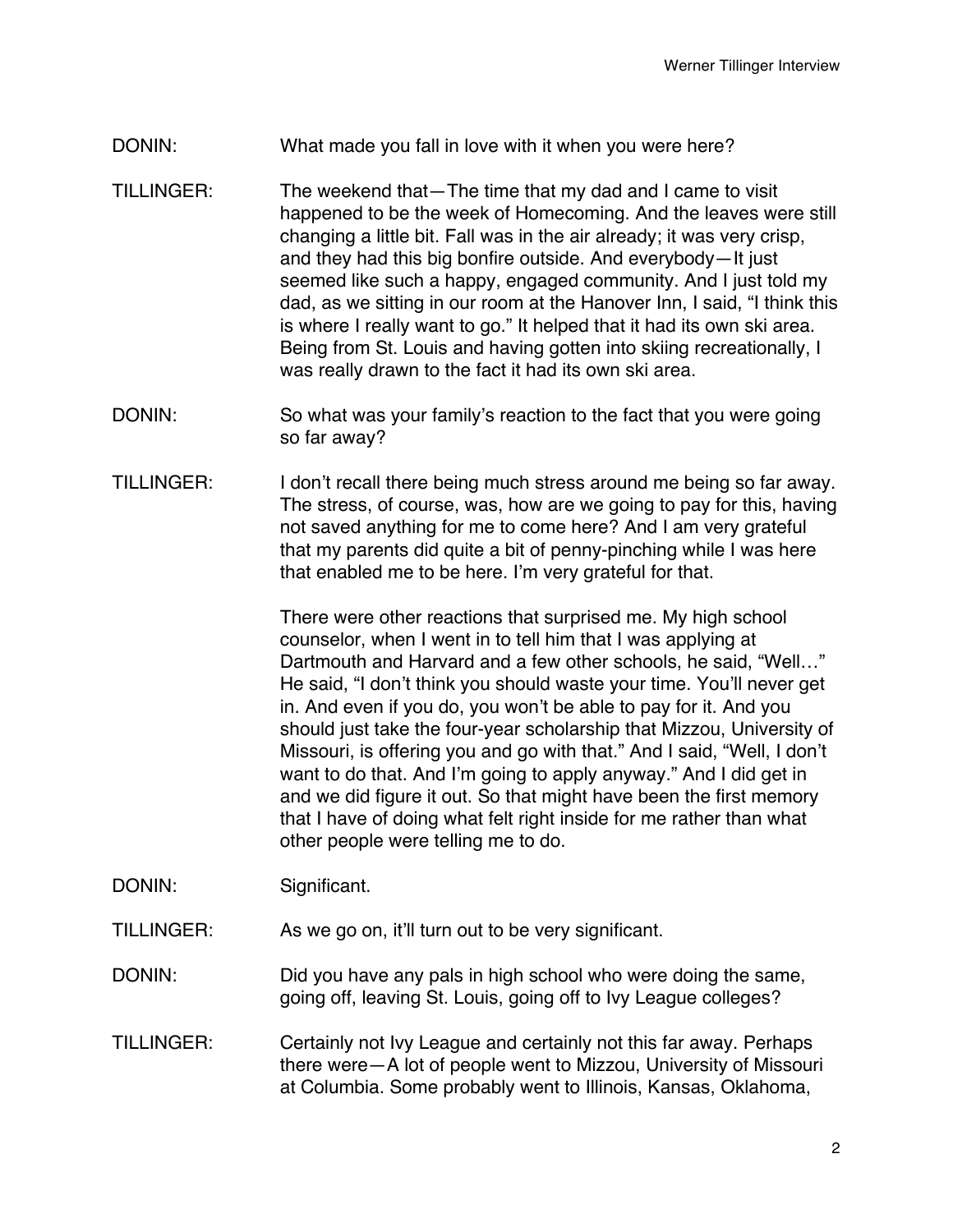Arkansas. As far as I can recall—and I don't remember where this memory comes from—I was the first person in about 30 years to go to an Ivy League school from my school district.

DONIN: That's some notoriety... Either good or bad; I don't know. [Laughs]

- TILLINGER: There was a little bit of—it was a mixed feeling for me. I was very happy to be going to Dartmouth. But I have to admit I was a little bit of a snobby little guy. I was teased and bullied a lot in high school and in grade school. And although I don't believe in the idea of revenge now, there was this—When they announced my name at graduation and under scholarships was Werner Tillinger, Dartmouth College, Dartmouth scholarship, there was a certain satisfaction there [laughs] I must say. But that's all in the past, and those feelings were very young and very juvenile.
- DONIN: But understandable. So you arrive on the campus at Dartmouth. Can you talk about what it was like arriving here?
- TILLINGER: I was scared to death. My mom and dad drove up with me. And when we unpacked— First of all, I had asked for a single room in a coed dorm. And I was assigned into a triple in an all-male dorm. And in hindsight, what was driving the anxiety there was that I was a gay guy that had not come out of the closet yet. But I knew that the idea of living in an all-male dorm in a triple was—It was terrifying to me. And I was the first student of the three of us to arrive. It was me and a Jew from Long Island and a WASP from Westport, Connecticut. And I just thought, oh, gosh, what is this going to be like? So I was terrified.

I went on the freshman trips. I was terrified again because I was not an athlete, I was not outdoorsy, and I didn't know if I'd make it through the trip. But I did.

- DONIN: Was this up Moosilauke, for that kind of thing?
- TILLINGER: Yes.
- DONIN: Hiking up Moosilauke?
- TILLINGER: It was hiking through the mountains a bit and then ending at Moosilauke. I think it was three nights out in the wilderness, which was great fun. Very bonding. It's something that I really encourage the College keep doing. It's really a great bonding experience. And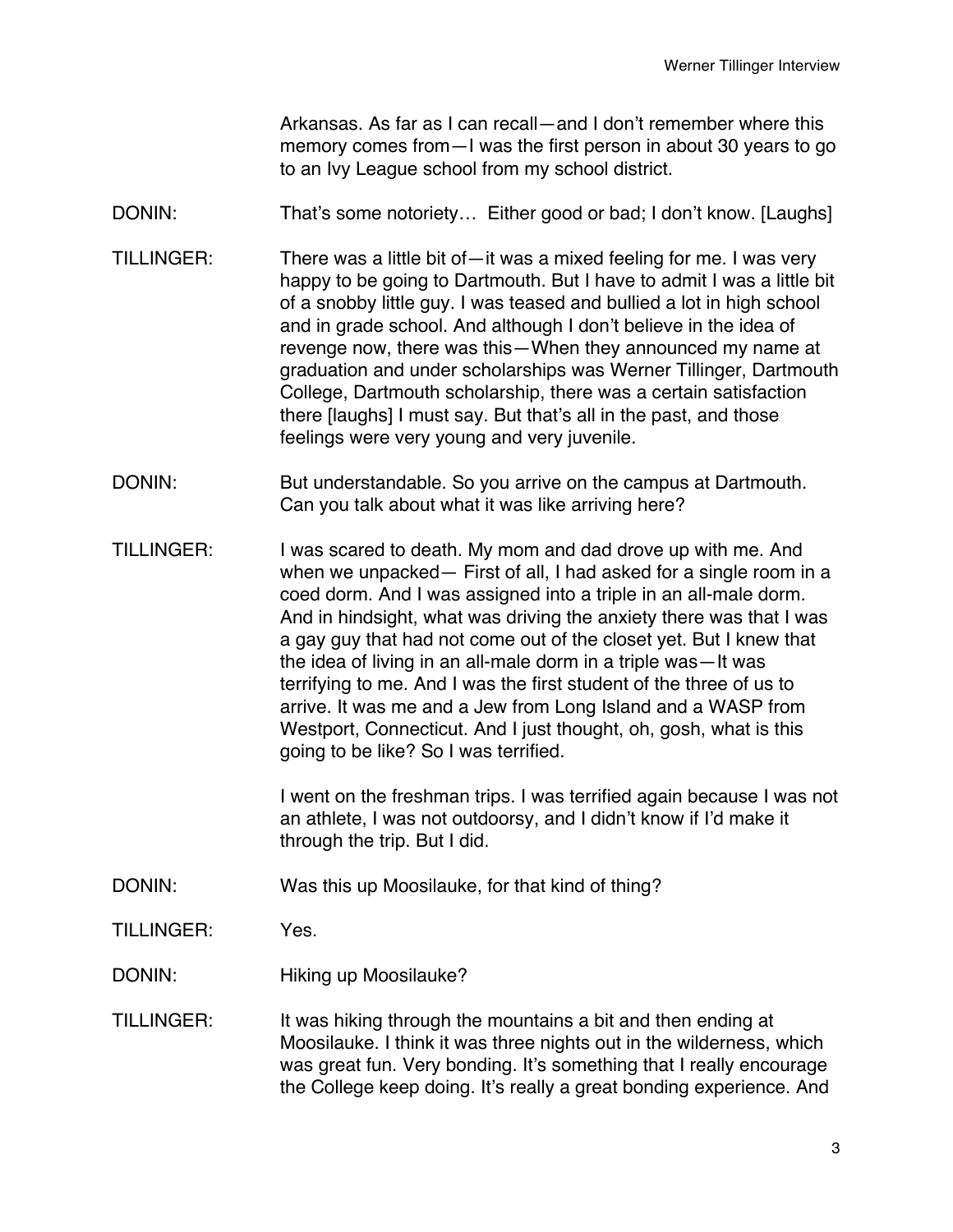immediately upon getting here and engaging in the process, I started discovering all these different types of people that I'd never encountered before.

- DONIN: Such as?
- TILLINGER: Well, my Jewish roommate from Long Island. In my high school we had 2500 students. We had one Jew. And we had one student who was half white, half black.
- DONIN: Wow.
- TILLINGER: So diversity certainly was brought to the fore, diversity of experiences. My roommate from Westport was from a very wealthy background and so that opened my eyes to another way of life. And my world immediately broadened exponentially. And it was very exciting. It was very exciting.
- DONIN: You said you were terrified when you learned you were in an allmale dorm with two other people. What was terrifying—Can you talk about the terror? What was it about?
- TILLINGER: Well, certainly the memory of having been bullied in grade school and into high school and teased and being called things like "faggot" and "sissy," things like that.
- DONIN: Oh, so you were—I don't even know how you say it. You were identified as a gay child?
- TILLINGER: I don't know if I was identified as a gay child. I was different. My home language was different from the norm because we spoke German at home. I incorporated a lot of our traditions into my life growing up. You know, other kids brought baloney sandwiches to school, and I brought bratwurst and sauerkraut. So I was teased for being different. And it's just that that F-word, the faggot-word, was used to generalize, I think, people that were different and boys that were sensitive. I was a very sensitive boy. I often found my best friends in class to be the teachers. I bonded very much with my female instructors.
- DONIN: Mm-hmm.
- TILLINGER: And I always preferred to be around adults rather than my peer group. I was a little too old for my age, I think.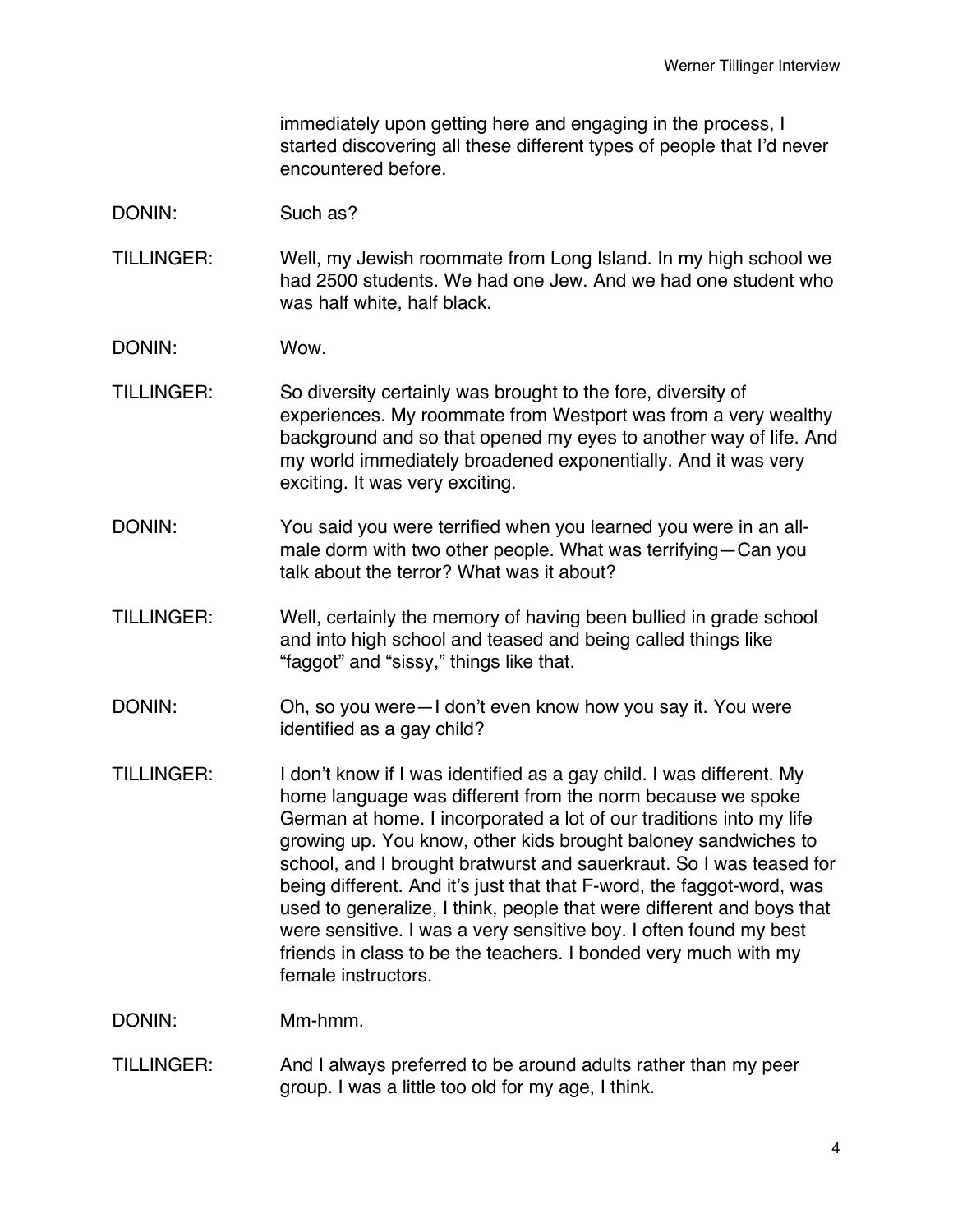- DONIN: And when did you discover or acknowledge that you were gay?
- TILLINGER: I first recall putting into that context of understanding of being gay, being attracted to the same sex, in junior high, seventh or eighth grade. And when we were in the locker room changing for gym, I noticed the other boys. And I knew that there was an attraction there that I didn't feel for girls, and I was very ashamed of that. And I recall up until I got to Dartmouth and probably into my first year here, every time I had a birthday, I would think, okay, now I'm going to be 16, and it's going to go away. I'm going to be 17, and it's going to go away. So that was pulling at me quite a bit.
- DONIN: Did you have a group of your close family and friends who knew you were gay, who supported you?
- TILLINGER: Well, I came out at Dartmouth. Actually I went to Kenya on a foreign study program and traveled throughout Europe after that. And I think I went to every gay bar in every city [laughs] that I went through, really exploring.

But after that trip, I came home, and I had not told my parents yet. I know that they knew by the… When I got off the plane, I had my hair bleached in London, I had very fashionable clothes from Milan on, Fiorucci and— But I was very depressed.

After a few weeks, my dad said, "Okay, do you want to go for a walk?" And I said, "Sure." He said, "Well…." And my parents were basically from peasant stock in the Balkans. So very conservative ideals of what gender roles are and so forth. My dad said, "You seem very troubled." He said, "I'm guessing that either you've gotten into some fringe political group or you're dealing with religious questions or you're questioning your sexuality." And I said, "Well, it's not number one or two."

And my dad said that they loved us, that he and Mom loved me anyway, and that they would always support me. And that was amazing, really, coming from where it did. My dad made homophobic comments when I was growing up. And he turned around 180 degrees that moment.

And my dad had an easier time than my mom accepting it, which is I think not the norm. I think it's usually the other way around. So that lifted a big load off my shoulders.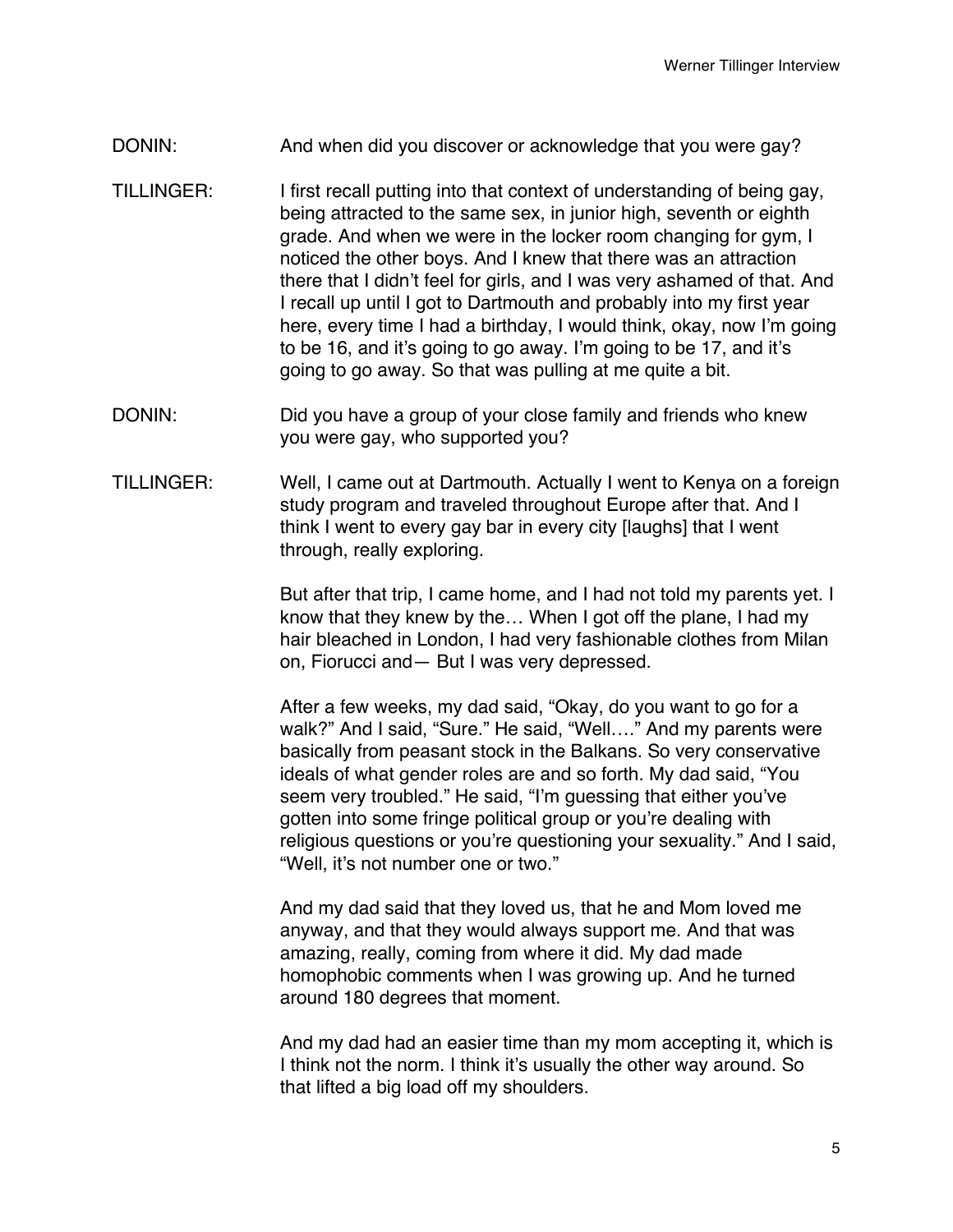- DONIN: And did it make it easier being here at Dartmouth, once you'd come out to your parents?
- TILLINGER: It did because I always felt there was that safety place that I could go to. At Dartmouth I always associated as the outsider of the group that I was aligned with. I think it was a way of me getting attention or being noticed. I was the most conservative member of the gay students that I would hang around. I don't know if I actually ever joined the Gay Students Association officially.

When I was here at Dartmouth, there was an incident I recall where the *Dartmouth Review* published the names of the members of the Gay Students Association. And so that terrified me, and I did not want my name on a list. So that kept me from joining. But I did find people that would accept me, but then I always chose to sort of be the odd one out. I can think of a number of instances like that.

- DONIN: Who were your— If you had to identify who your social group was when you first got here, who became your, you know, your crew of friends?
- TILLINGER: My crew of friends was mostly women.
- DONIN: Mm-hmm.
- TILLINGER: I don't know that I had many gay male friends here. I dated a few guys here. But they were women that I just felt comfortable around, that had some sort of nurturing quality to them. And my best friend here during my college years was an African-American woman from Lynchburg, Virginia.

And I grew up in a very segregated St. Louis. And as I said, we really had no Blacks in our high school. And I grew up in an area of St. Louis where if you saw an African-American walking down the street, you would call the police. It was very, very segregated.

But I'd always had an affinity or attraction to those that are oppressed because I think I felt oppressed. So there was the commonality of experience there or emotional experience. So this woman and I hit it off famously.

Just fast forward for a bit: When she got married in Lynchburg, Virginia, many years later, I was in the wedding party. And it was an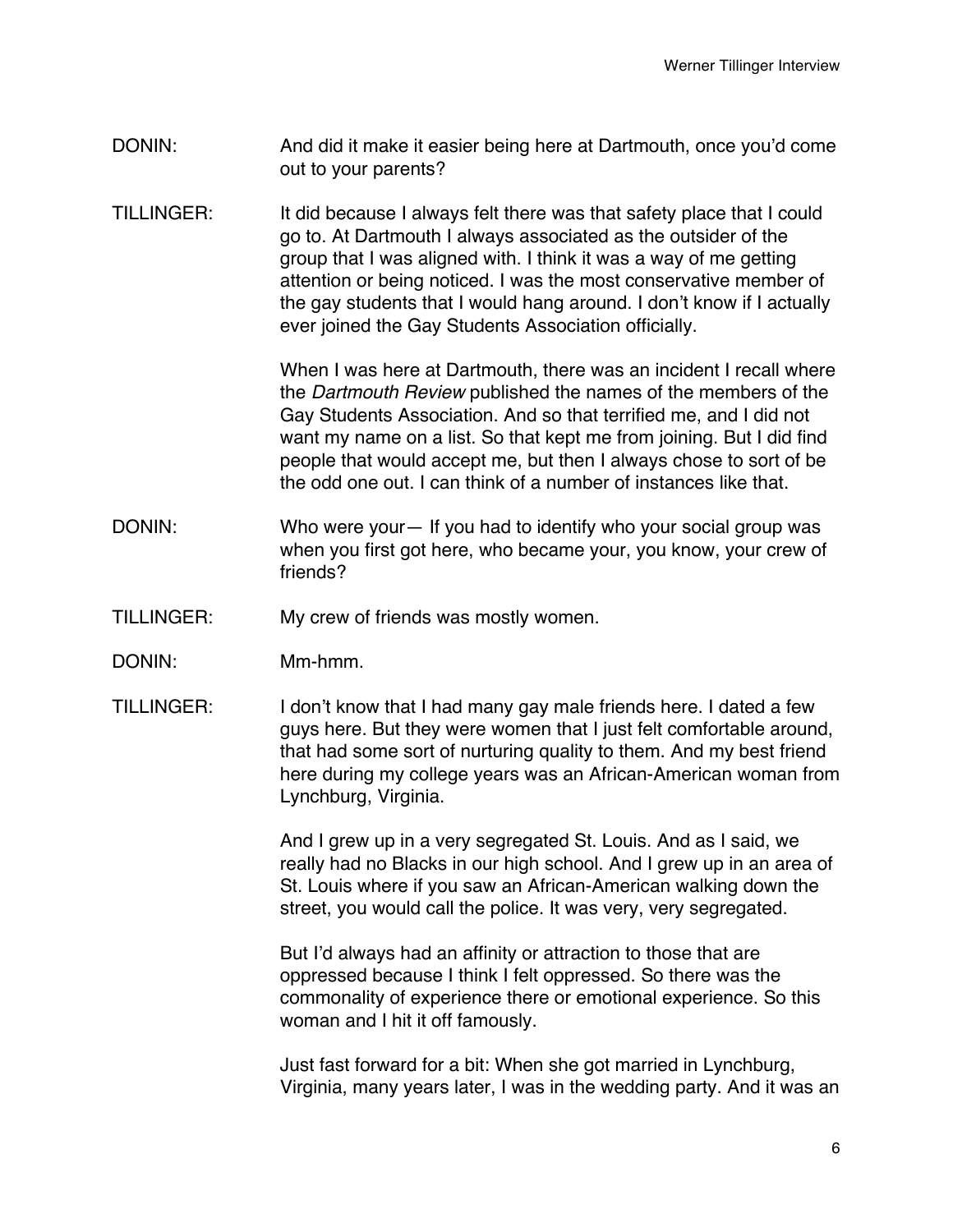African-American Baptist wedding in Lynchburg. I was the only white person at the wedding. I was one of the ushers. And when the guests arrived, they had to look twice to make sure they were coming into the right wedding. [Laughter] It was really great.

- DONIN: So that was a lasting friendship obviously.
- TILLINGER: Yes. We're still friends.
- DONIN: That's wonderful. But were you able to find a community, so to speak here, with whom you felt comfortable and could acknowledge your being gay?
- TILLINGER: Not really. I did hang around other gay students. But most of them even drifted away towards the end of my stay here because I didn't align myself 100 percent with the views of those that I hung around. And I guess in college years it's really important to feel that one belongs, one is accepted, that one is approved of. And as I said, I have this sort of contrariness about my approach to people where I wanted to be the one that was different and stood out.

So I think I was a little too conservative for some of the other gay students here. And, no, I didn't really have a group that I identified with. The term GDI, for God Damned Independent, which is used for people that do not join fraternities and sororities, really resonated with me. I was very proudly GDI, but lonely.

- DONIN: Yes. So you didn't see an opportunity.... I mean, despite the fact that you rejected the Greek system of having community, you weren't able to identify another community that you felt comfortable with because it was your choice to not join.
- TILLINGER: It was my choice. But what I will say is that one thing I'm grateful for is that for whatever reason, I have been able to float in and out of many different types of groups very easily. And I adapt myself very easily to situations that I find myself in, which has provided a richness of experience for me, experiencing and appreciating the many different diversities of experience and belief systems that people have, which has, I think, given me a very grounded and balanced approach to this thing we call life.
- DONIN: Mm-hmm. And is it fair to say that you found—You did find diversity here at Dartmouth?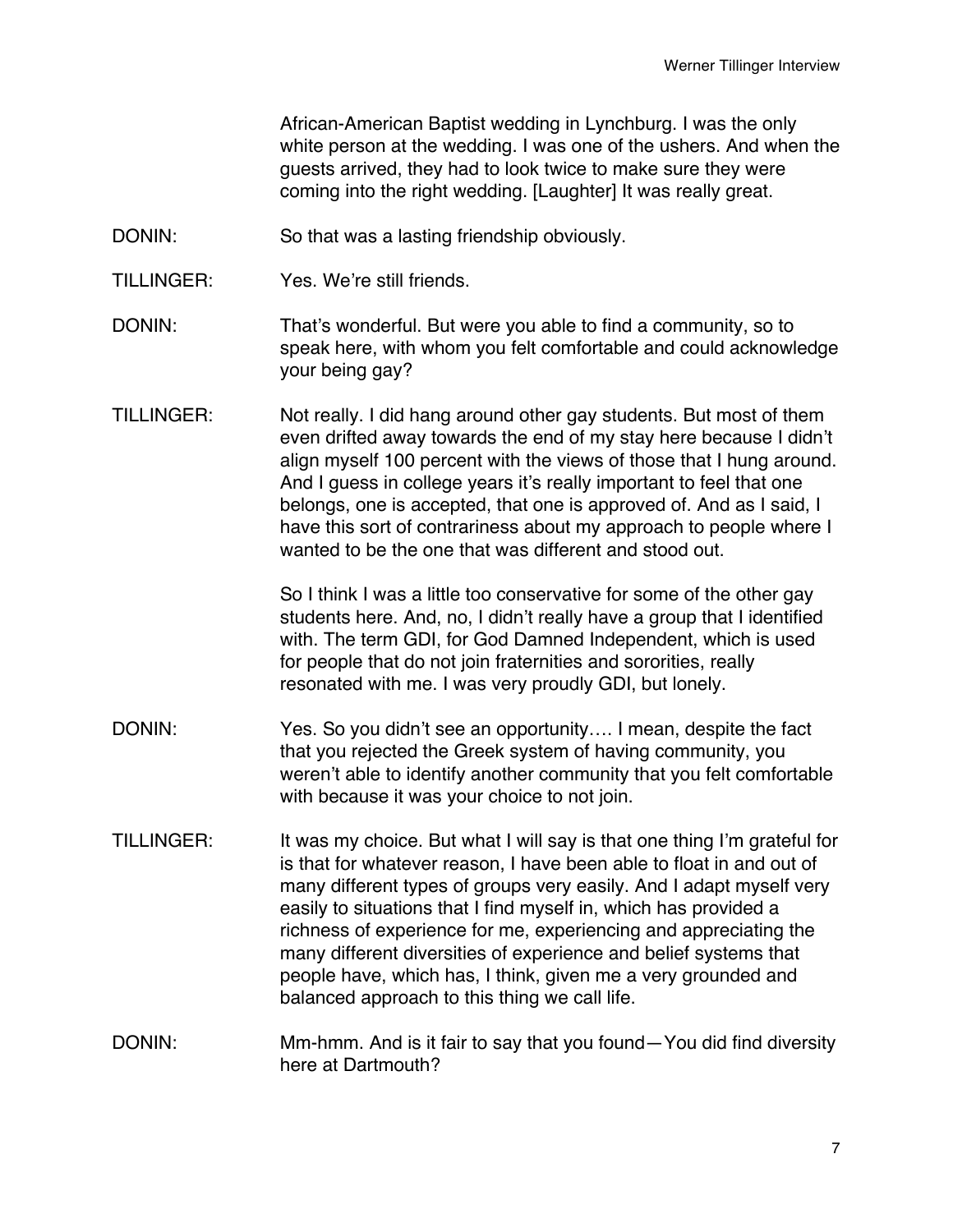TILLINGER: Diversity, I think, is relative to one's place of origin. Coming from an all-white, Anglo-Saxon background, very middle class. Where I grew up was, you know, the "Leave It to Beaver" of the seventies and eighties. Very typical—stereotypical actually. Wonder Bread. And so anything different—I mean, it didn't take much to be diverse from the experience that I'd had.

> So I was enthralled by the differences in people's backgrounds and wanted to find out as much as I could about many different types of people. I studied in Kenya while I was here, which was— It blew my head open. It was amazing. That is *the* most wonderful memory that I have of Dartmouth.

- DONIN: And this was a term away?
- TILLINGER: Mm-hmm.
- DONIN: Yes.
- TILLINGER: Environmental studies in Kenya.
- DONIN: Oh, yes. Did you bond with the other students that went on the trip?
- TILLINGER: Very much so, very much so. In fact I would say that probably three quarters of the alumni that I am in contact with were on that Kenya trip with me.
- DONIN: Uh-huh.
- TILLINGER: Because it was a magical experience. It was 1985, and here we were, a bunch of 20-year-old brats in Kenya, hiking through the Samburu country and, you know, hiking with lions a hundred yards away. It was just amazing. I mean how can you not bond in a special experience like that? Because you can't really talk and relate to other people outside of that experience about what that was like. So there was an immediate bonding. Lots of special memories.
- DONIN: And were you out to that group?
- TILLINGER: You know, I think so, selectively. You know, I told a few people, but probably everybody knew by the time the rumors got around, and it was okay.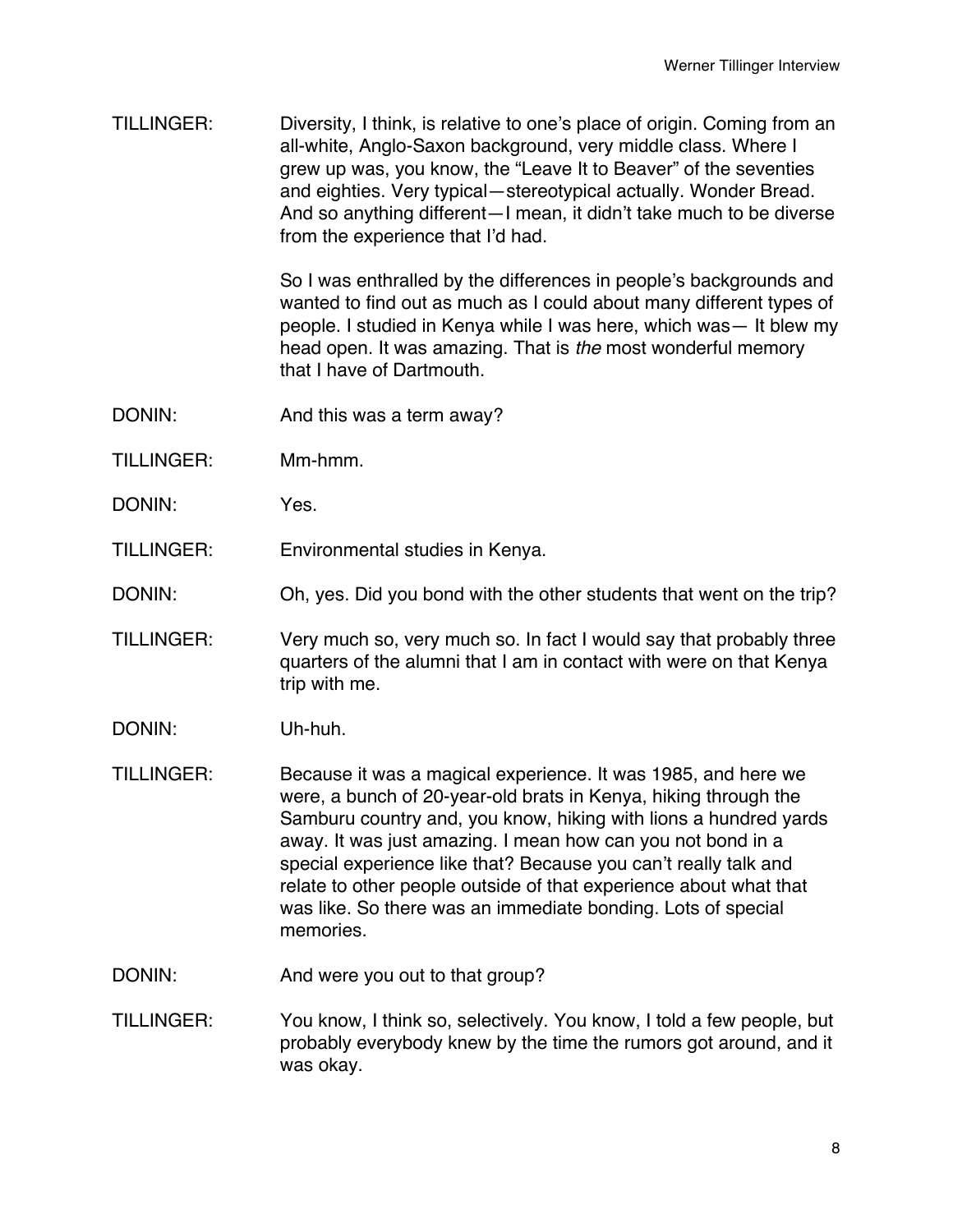## DONIN: Mm-hmm.

- TILLINGER: I was living with a family in Nairobi with one of the other students who was a straight guy, a year older than I was, and it didn't seem to bother him at all. So, yes, I was out. And I don't remember how much I talked about it. I think I probably talked about it a lot in order to normalize it for myself.
- DONIN: It's part of the process.
- TILLINGER: It is part of the process.
- DONIN: Mm-hmm.
- TILLINGER: And I did not feel resistance. If there was any from other students, they were being polite and kept their views to themselves.
- DONIN: Well, that was my next question. During your time here, did you-Was there homophobia that was directed at you?
- TILLINGER: You know, that's a hard question to answer. I saw homophobia quite a lot here. I don't know if I can say it was ever directed at me. But because of the way I viewed myself and judged myself, there was a lot of internal homophobia going on inside of me. So I may have personalized things that were directed at other people. It felt like they were being directed at me. Maybe they weren't. So I was probably my biggest judge at the time.
- DONIN: Mm-hmm. So did you feel that your social group here that supported you, your community, did that sort of evolve over time? I mean, if you think about who was your group of friends and support system, when you were a first year versus when you graduated. Did you migrate to a different sort of group? Or did it stay the same?
- TILLINGER: It changed. I wasn't here as much as some students. I think I was only on campus eight terms, out of the number that we were required to be here. I don't remember what that was. It was either eight out of 11 or 11 out of 15. Honestly, I chose to be off campus as much as possible as a way of earning my credits because of the oppression that I felt on campus.

DONIN: From whom?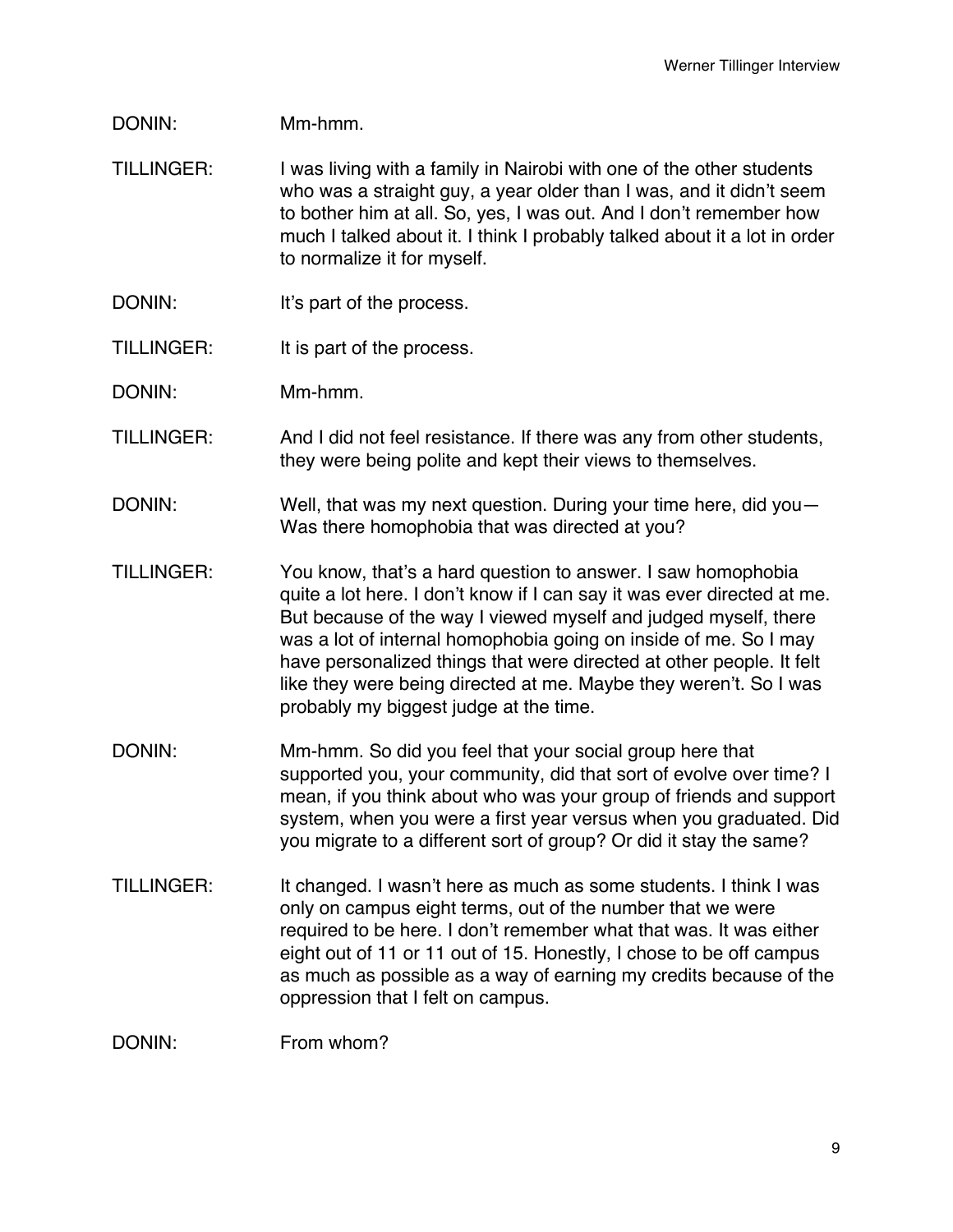- TILLINGER: From the campus culture, I think. The tradition here that I felt at the time, that I perceived as being very homophobic and not friendly to those that were placed outside of the very male-dominant traditional culture, frat-related…. Look at *Animal House*, the movie, and that's how I perceived what it was to be Dartmouth, with a very intellectual side to it.
- DONIN: Mm-hmm.
- TILLINGER: And I didn't feel like I belonged.
- DONIN: So it was easier to be off campus.
- TILLINGER: Much easier to be. It was a relief to be off campus.
- DONIN: Hmm.
- TILLINGER: And even being off campus with other Dartmouth students was great. Being off campus liberated people from having to fit into a paradigm.
- DONIN: Mm-hmm.
- TILLINGER: And my most memorable learning and bonding experiences with fellow Dartmouth students happened off campus in environments that were not set in Hanover.
- DONIN: Who did you perceive was sort of setting this tone? Was it your peers, the students here? Did it trickle down from Parkhurst, you know, the president and the administrators and the deans that you interacted with, the faculty?
- TILLINGER: I do recall thinking that the president—the administration—probably was not very sympathetic to differences. I seem to recall that it was a very conservative administration. And the—You know, Dartmouth only went coed, I think, what was it?
- DONIN: **CONIN: CONING: CONING: CONING: CONING: CONING: CONING: CONING: CONING: CONING: CONING: CONING: CONING: CONING: CONING: CONING: CONING: CONING: CONING: CONIN**
- TILLINGER: ʻSeventy-two it was, okay. So the male dominance was still fairly well entrenched.
- DONIN: Well, the women didn't reach parity I don't think until the midnineties.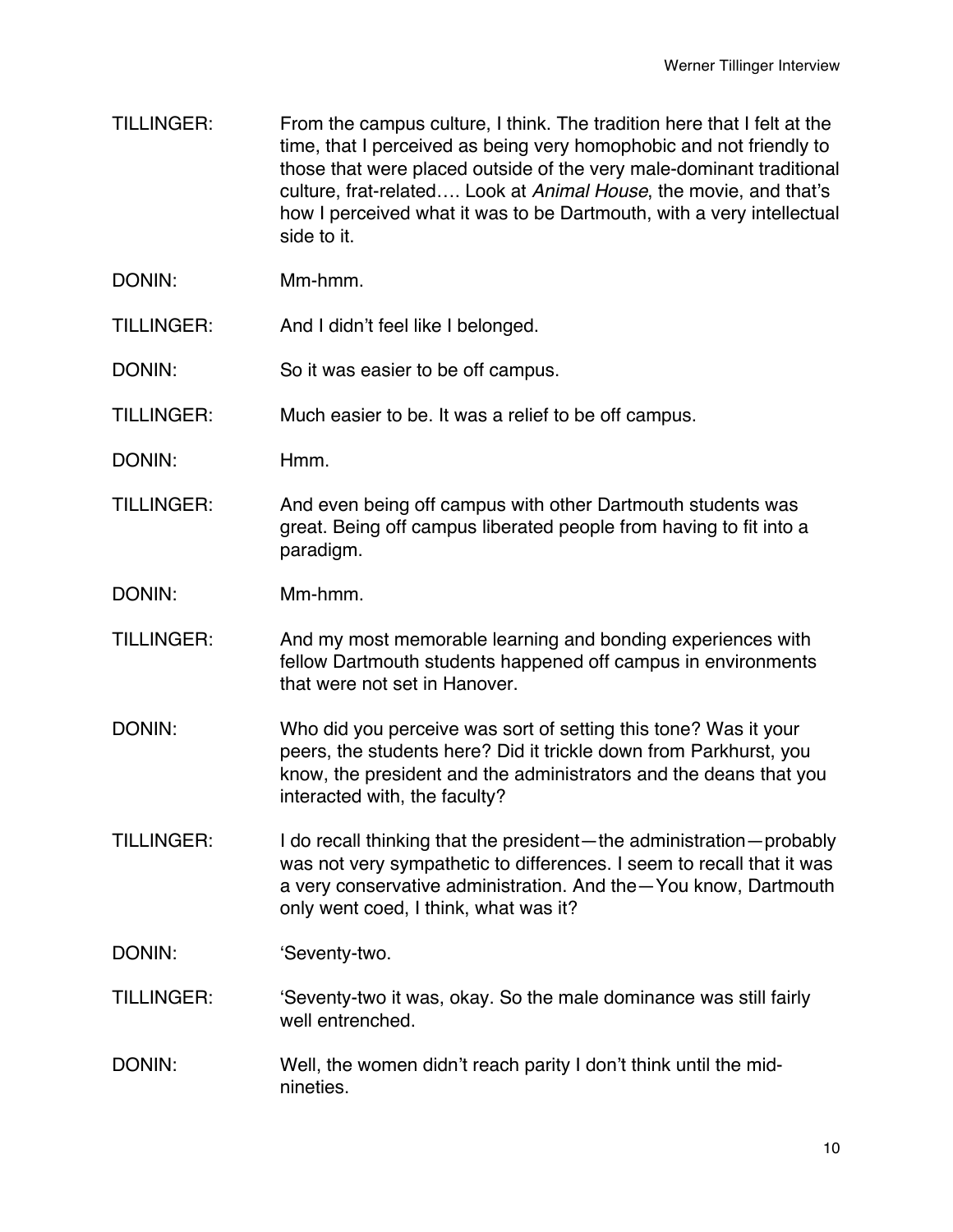TILLINGER: And what I recall is this sense that, okay, we'll let some token women in and people that are different. We have to show geographical spread. But really, they're going to sort of be like little pieces of frosting around this big cake that really is just the Dartmouth it always was.

> For example, when it came time for recruiting in the spring, because I wasn't in the Greek system, because I didn't bond with other Dartmouth students, which was a lot of my own doing, I didn't feel like I really had a network to go to, to start this whole process. And where other kids or students here were landing positions on Wall Street and in very exciting areas, I didn't really even know where to start. I felt kind of left out of that process because I didn't have those connections.

> I always thought that those types of opportunities would be granted to people based on their abilities and didn't really understand the importance of networking.

- DONIN: But you had high abilities. You said you were an excellent student.
- TILLINGER: I was an excellent student in high school. Remember, I went to a very average, if even mediocre, public school system in St. Louis, in the suburbs. I had a 3.8 out of 4.0 coming here, which I think now is even kind of low coming here. [Laughs] But after my freshman year at Dartmouth, I had a 2.8.
- DONIN: Oooh!
- TILLINGER: Yes. [Laughs] My pre-med dreams only lasted about a year.
- DONIN: Mm-hmm.
- TILLINGER: I thought I was an excellent writer. My first paper here, I got a C. It was quite a humbling experience, that's for sure.
- DONIN: Was that just a wakeup call?
- TILLINGER: It was a wakeup call. You know, I was pre-med because I was doing what I thought people expected me to do. It was the golden boy when I was growing up. And my parents were immigrants, and I was sort of this burgeoning birth of the American Dream. I mean, my parents were immensely proud that I was going to an Ivy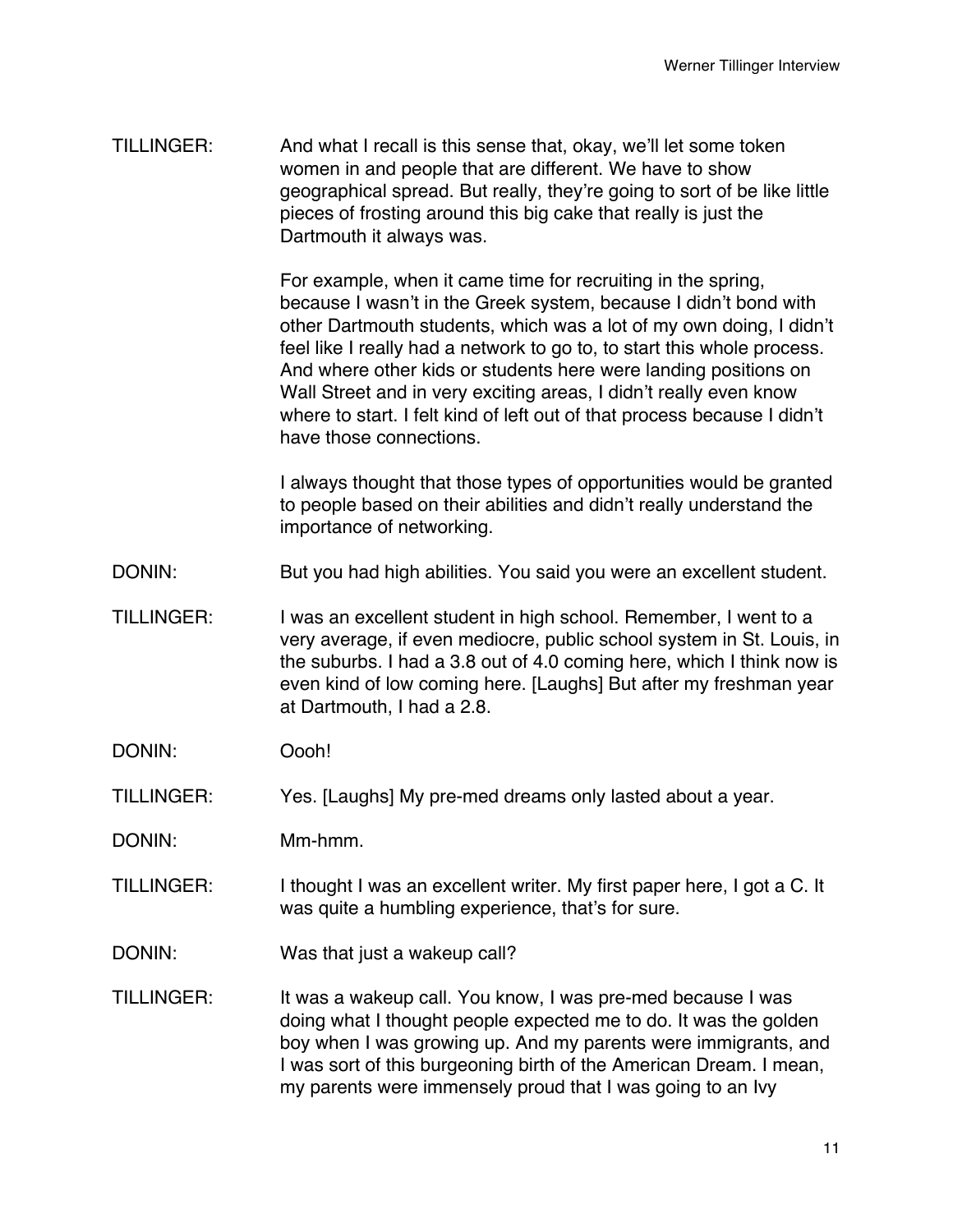League school. They never had thought that was even remotely possible. And so I kind of felt like I owed them something, that I had to become a doctor and just keep building on those accolades.

So after the 2.8, I went with my dad, and we went to Washington University Medical School after my freshman year. And we had a meeting. The dean of admissions there basically said, you might want to think about something else, which was devastating at the time. But such a blessing. I ended up majoring in geography, modified with government, which was an international relations degree that I created, with certificates in African studies and environmental studies.

So once I started studying things that were more passionate to me, things that really drove my hunger for more knowledge and engagement, my grades did go up. I graduated here with a 3.3, which is not too bad after coming out with a 2.8 freshman year.

- DONIN: Mm-hmm. Nothing like finding your place, in terms of academics.
- TILLINGER: A good thing I found it after the freshman year.
- DONIN: Mm-hmm. Okay. I sort of got you off your topic. So you didn't engage— You didn't feel that you could qualify to do the recruiting, participate in the recruiting.
- TILLINGER: I did a few events, and I felt very unprepared. I felt at a disadvantage to many of the other students who probably were coached within their fraternities and by alumni networks and so forth. I kind of came in cold. And I think when I was interviewing, those recruiters probably looked at me and said, Where are you coming from? And so, there were no opportunities offered. But I mean, all of this was colored by something else that was going on inside of me, which I suspected but wasn't sure of. And my senior spring term ended up being hijacked by something other than my recruiting process.
- DONIN: And that was?
- TILLINGER: When I was—In my senior spring, I started feeling ill. And it was like a flu, and I didn't know what it was. But it wouldn't go away. I had fever, and I felt malaise, and I was nauseated, achy. So I wasn't motivated to study or think about getting a job or anything. I just was not feeling well.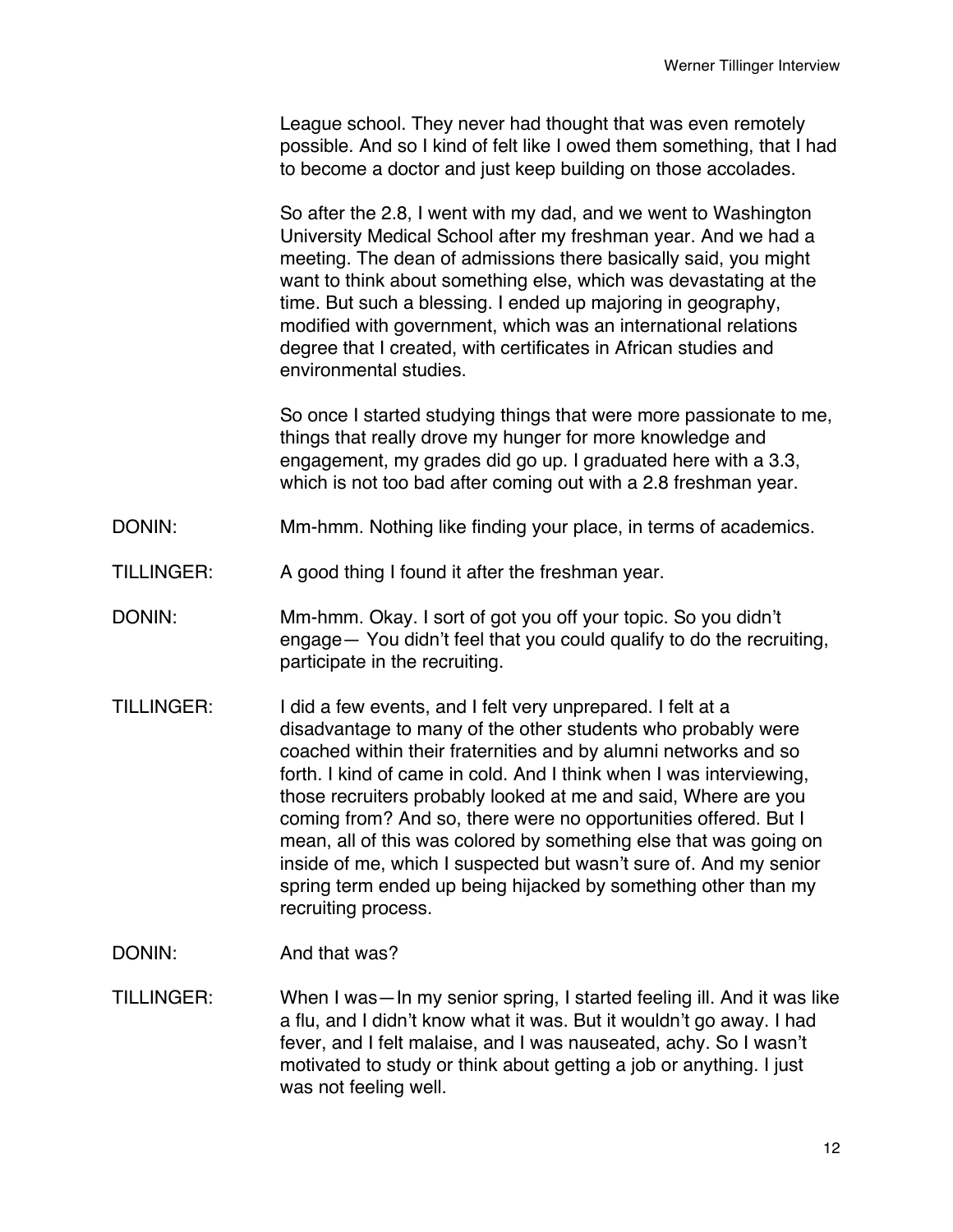So finally after maybe two weeks of this not going away, I went to Dick's House, checked in for about three or four days there. I remember exactly when it was. It was when the Chernobyl incident occurred because I was watching the news of that on TV from my hospital room. And the best the doctors could guess was that it was either Epstein-Barr virus or cytomegolo virus. And of course, knowing that I had just come out and that I was gay, there was this fear of HIV and AIDS—terrifying. I mean it was terrifying. But I thought, well, it can't be, you know, because I've been in this bubble.

Well, a month after graduating, I did get a call from my doctor in St. Louis who said that I had tested HIV positive. And so my world view changed. It just crashed down. And I had to figure out what my world view was going to be now; because I remember thinking that I'm 22 years old now, and I'm supposed to be looking for my first job, and instead, I'm wondering if I'm going to live another three years. I remember thinking, oh, gosh, I wonder what it would be like to be 25 years old. I'll never know, but I wonder what that would be like.

- DONIN: So '86, that was the height of the virus being discovered. And at that point the research was not hopeful about curing it.
- TILLINGER: No, it was absolutely terrifying. It was not a question of, will this kill me? It was, this will kill you. And the most optimistic prognosis I got from a doctor was that, you know, if things go okay, you'll live maybe ten years, which was not very comforting. Here we are now, 26 years later.
- DONIN: Thank goodness. So, yes. So your world dropped away from....
- TILLINGER: I didn't know what to do. I was absolutely terrified. I mean, I was in a state of trauma, sort of active trauma, for many, many months. Every day, I was just a nervous wreck because I just didn't know what was going on.

There were a couple of things that saved me. One was, I'm very fortunate. My parents were standing next to me in the room when the doctor called. And they have been with me all along the way. That day, my mother—and I don't even know if she was crying because I think she probably tried to show stoic strength—but through the anguish that I'm sure she was feeling, she looked at me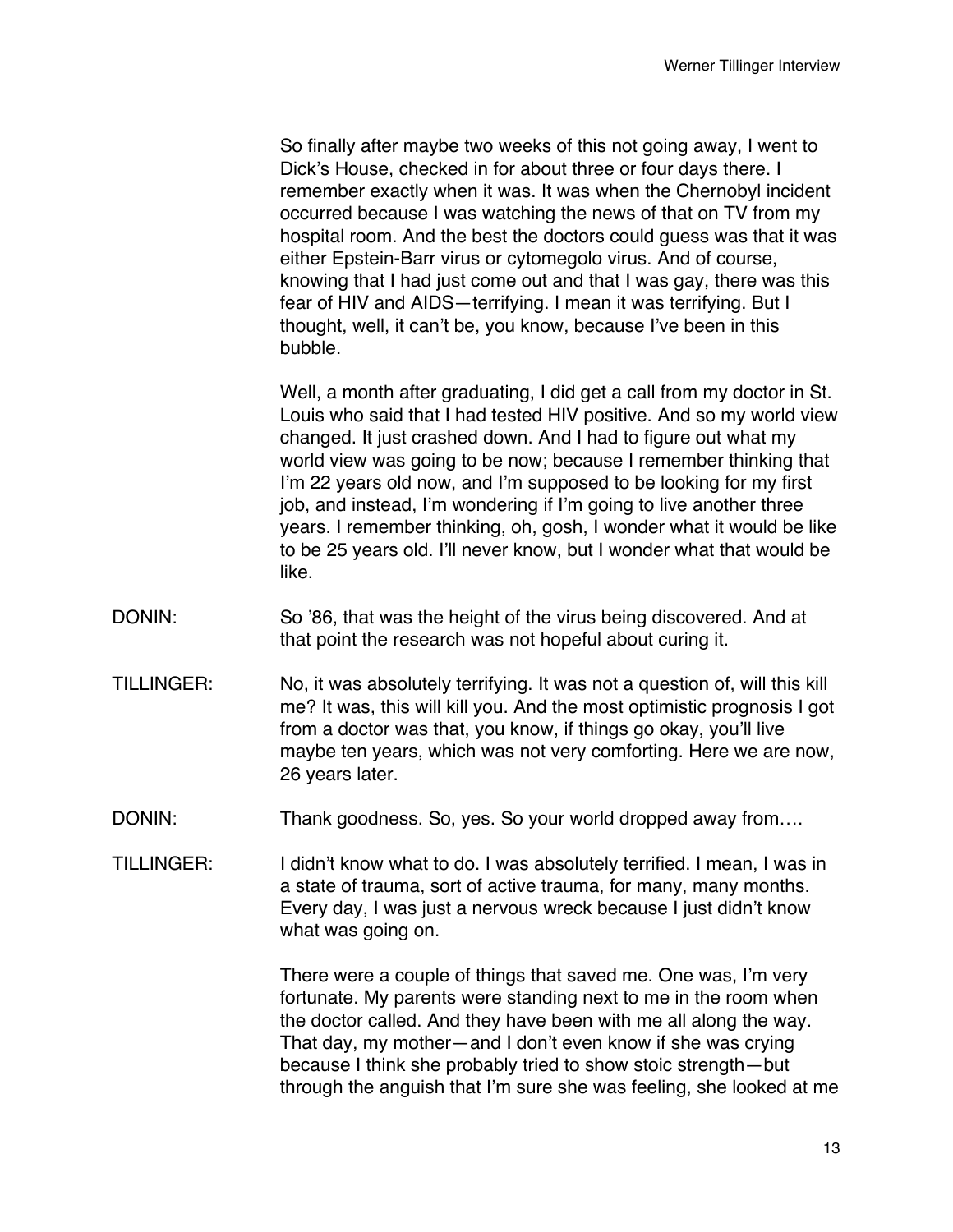very determinedly and she said, "This will not kill you." And I have held on to that ever since. It is the biggest gift I ever received in my life; the most wonderful gift. And so I held onto that.

And then I, you know, here I'm coming from this academic background, and the academics and the research are coming at me saying, you know, you're not going to make it. This is really bad. You're going to die. But something inside, and I don't know what that was, just said: No, it's not. In every situation, there are exceptions. And why can't I be an exception?

And I made an active agreement with my virus: I spoke to it, and I said, "You know what? I'll let you live, if you let me live." So I quess I kind of agreed that it'll never leave. But [laughs] as long as it allows me to live, that's okay.

So what I did then is, I was in terror for about six months doing nothing in St. Louis. No job search, no nothing, not knowing what to do. So I decided to escape. And I went to Europe, did what every Dartmouth student would do. I got on the trains, and I rode the trains for about four months just thinking about things.

Had some pretty neat experiences during that. There was one instance where my dad called me, and he said, "You know, there's this story of these young children in Croatia who are seeing the Virgin Mary every day appear. And they're having visions of her and speaking with her. Why don't you go down there and check it out?

So I did. And I was in a crowd of hundreds of people, which gathered every morning back then. And every day they selected ten people to go into the library in this small town where the visions were occurring, and I was chosen. And I went into the library, and I watched while these children were having what they were perceiving to be—and personally I believed to be—visions of the Virgin Mary.

I saw them speaking to something up in the corner of the room, small children with very directed glances. And they were speaking, but there were no voices coming out. But they were mouthing conversations as though they were speaking to someone up there.

And the night before that happened, I was in the town next door at a hotel, and I was sitting at dinner, and out of the blue, a nun came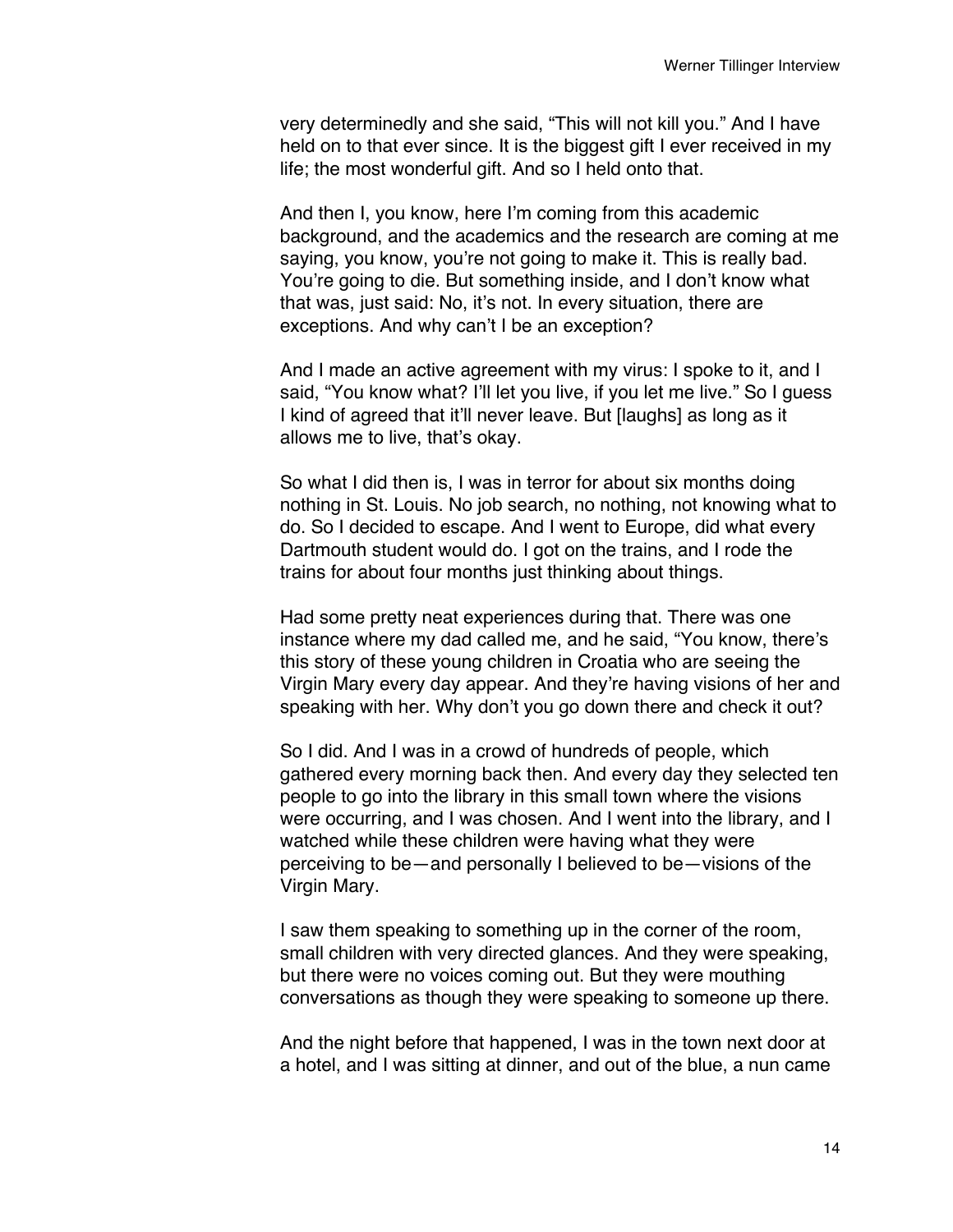to my table, uninvited, sat down, looked at me, and said, "Everything's going to be fine."

And that night I was sleeping. I was woken up in the middle of the night. I don't know what time it was. And I was lying in bed facing away from the door, and I felt this really strong presence of something at the door. But I was frozen. I could not move anything in my body. I felt this surge of energy going through me. It was very intense. I remember thinking, I should be absolutely terrified right now. And then another voice said, "No, because everything's going to be fine. You don't have to worry about anything." And it lasted for a few minutes and then stopped. And I remember thinking, I want to turn around and look at what was there, but I thought, no, I don't need to, and I went right back to sleep. And then the next morning I was chosen to go into that room. I don't know how to explain that. But it had a positive influence on me.

- DONIN: So physically, how are you feeling by then? I mean you were able to travel and not be uncomfortable and exhausted and….
- TILLINGER: Well, as we know now, the virus progresses at different speeds in different people. And I resisted it. Now, I'm not saying that I did anything special because it could all just be luck and good fortune, you know, the way things have turned out for me. But whenever I would get negative thoughts of, oh, my gosh, when am I going to die? Immediately, another voice, you know, another part of my consciousness said, No, don't listen to that. Don't let…. It's not going to happen. And there was this resistance. And maybe it was my stubbornness or my denial. My denial had power. [Laughs] It was pretty strong.

So I was in pretty good shape. I probably had a lot of psychosomatic stuff going on at the time. I mean, every time I got a cough or a sniffle, I thought, oh, my gosh, is this the end? Is this it?

DONIN: Mm-hmm.

- TILLINGER: You know. Because we didn't know then. We thought that anything could trigger it, could trigger the final, you know, progression and spiral down.
- DONIN: Mm-hmm. The power of positive thinking.
- TILLINGER: Absolutely. Absolutely.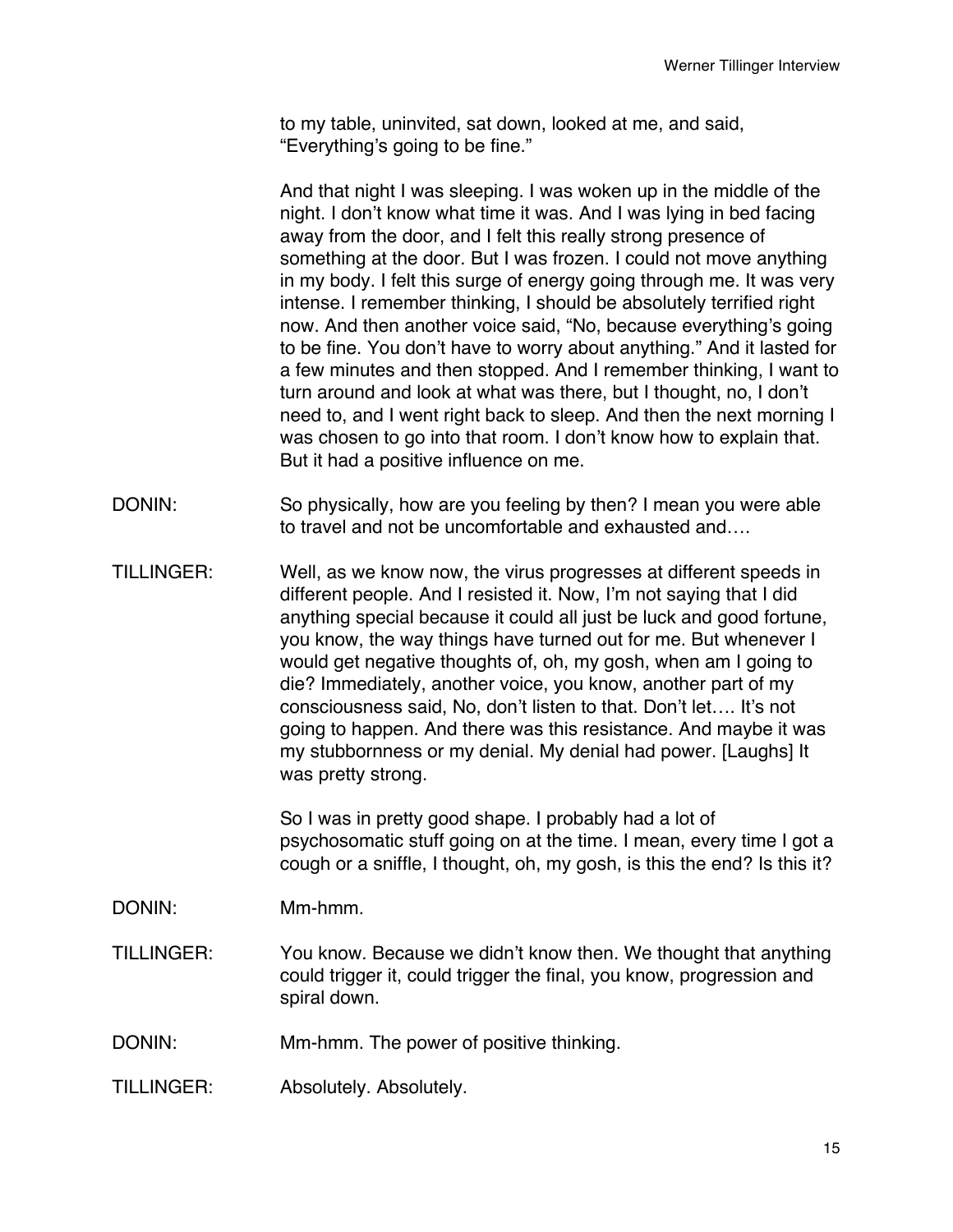- DONIN: Yes. I'm just going over our questions here to see how we're doing. So if you could summarize for us, how your experience within the Dartmouth community, how it changed you during these four years? Even though you weren't here for the entire four years.
- TILLINGER: I think in a twisted way, not having a community and feeling like a loner had its benefits. And that is that first of all, the experience that Dartmouth afforded me—traveling, studying in Kenya, studying in Hungary when it was still Communist but just starting to change over. We studied at the Karl Marx University of Economics. I mean, that was just wild. And the breadth of experience and the breadth of exposure to the world that Dartmouth afforded me, combined with my doing it, feeling alone or by myself, I believe instilled a belief in me that I could do anything if I set my mind to it. Or that anything was possible. That there were no impossibilities. And that cultivates, for me, a sense of hope. There's always the possibility for things to change.
- DONIN: DONIN: Did you ever have moments here that you didn't feel that you were on the outside?
- TILLINGER: Hmm. Yes, actually. When I declared my major as a geography major, modified with government, when I started doing well in my classes and I was acknowledged for that by professors and then they wanted my input on projects that were going on, or I became more engaged in the conversation of that particular department, I did feel a sense of belonging there, and I felt very safe when I went to my departments of major.
- DONIN: Because, as you said before, you were becoming more like your perception of what a Dartmouth person should be.
- TILLINGER: Yes. And I hung onto that intellectual side of the Dartmouth experience, which took a while to get to because having a 2.8 as a freshman, I had to really get a number of good grades before I felt like I deserved to put myself in that intellectual category. But anyway, that is how I ended up identifying as part of the Dartmouth experience. That and the overseas experiences, because that's very Dartmouth as well.
- DONIN: Right. So, if I can put words into your mouth, it was earning the respect of faculty that made you feel that you were on the inside track, so to speak.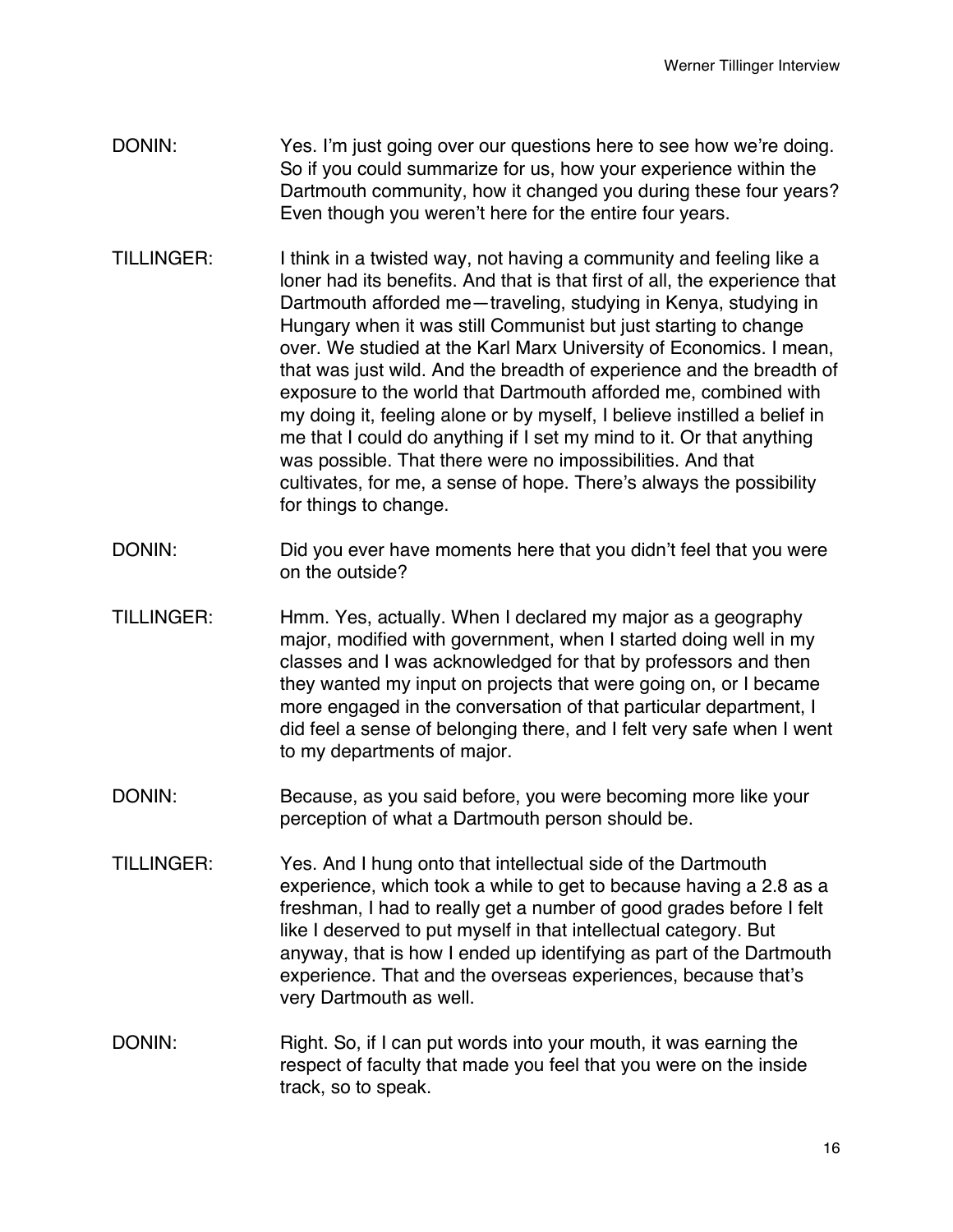TILLINGER: And that I deserved to be here.

DONIN: And that you deserved to be here....

TILLINGER: Mm-hmm.

DONIN: Because of your academic success.

TILLINGER: Yes.

- DONIN: Right. So is it fair to say there are different tracks to feeling like an insider, whether it's the social track, the athletic track, the academic track?
- TILLINGER: Yes, there are. And I did start feeling like an insider on the academic track. However, I will say that those were always the experiences that gave me a taste of being on the inside, was the academic track. What I longed for, what I hungered for, was being on the inside on the social track. And that still really didn't—That never happened here.
- DONIN: Mm-hmm. Did you do any—what did the *Aegis* say? Were you in the marching band?

TILLINGER: I was in the marching band freshman year.

- DONIN: Oh, just freshman year.
- TILLINGER: Yes. Mm-hmm.
- DONIN: I'm just looking at your other activities. Oh, no, it's all FSPs.

TILLINGER: Yes.

DONIN: Uh-huh.

TILLINGER: I didn't do much extracurricular here at all.

DONIN: Because?

TILLINGER: I was too—I was really shy. I was really self-conscious. Any extracurricular activity was an opportunity for me to be teased or to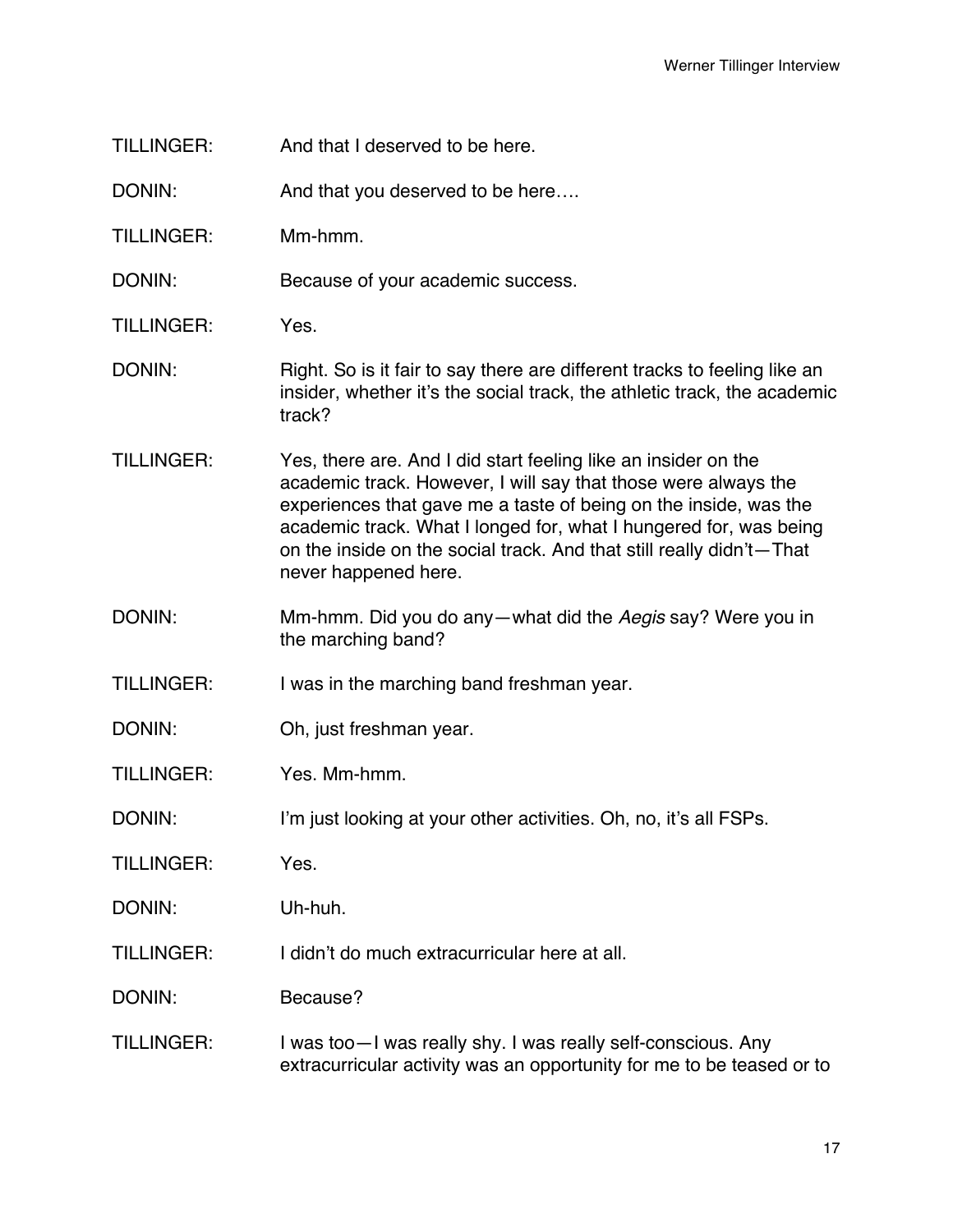feel like I didn't belong. So I just didn't even engage the possibility that that could happen.

- DONIN: Were you able to identify others that were like you?
- TILLINGER: Yes. Mm-hmm. And I was friends with a number of those people while I was here. I don't even know if I can name all of them anymore. But it was a friendship not because necessarily of affection, but friendships of common experience. And so we felt safe in groups.
- DONIN: It was sort of a survival—
- TILLINGER: Yes, it was absolutely a survival group. Mm-hmm.
- DONIN: Was there ever an opportunity to be mentored, either socially or academically by people in the administration? Or, I don't know, dorm counselors or—
- TILLINGER: No, I saw the dorm counselors as being too much aligned with what I thought was the stereotypical Dartmouth personality here.
- DONIN: Mm-hmm.
- TILLINGER: And so I didn't go there. My freshman year— I'm sad to hear they've gotten away with—they've done away with the freshman office. But the dean of freshman my freshman year was a godsend. Margaret Bonz was absolutely a godsend. I just loved her. She was so helpful to me and encouraging. And then I think I had Jennifer Joseph—Joseph or Josephs; I don't recall. I also was very friendly with. She was very inspiring, and her husband was one of my favorite professors, Richard Joseph.
- DONIN: Mm-hmm. So they were.... In those days, there were no student groups— there's a Native American House now— you know, for the various groups that self-identify one way or the other. There are a lot of opportunities for students to join these groups, there must be a group of gays and lesbians. They've got a dormitory here for them now. Those things didn't exist then.
- TILLINGER: Not as much, no. Not for any groups that I might have identified with. I think the fact that these opportunities exist now or these places, is tremendously valuable to those students that are trying to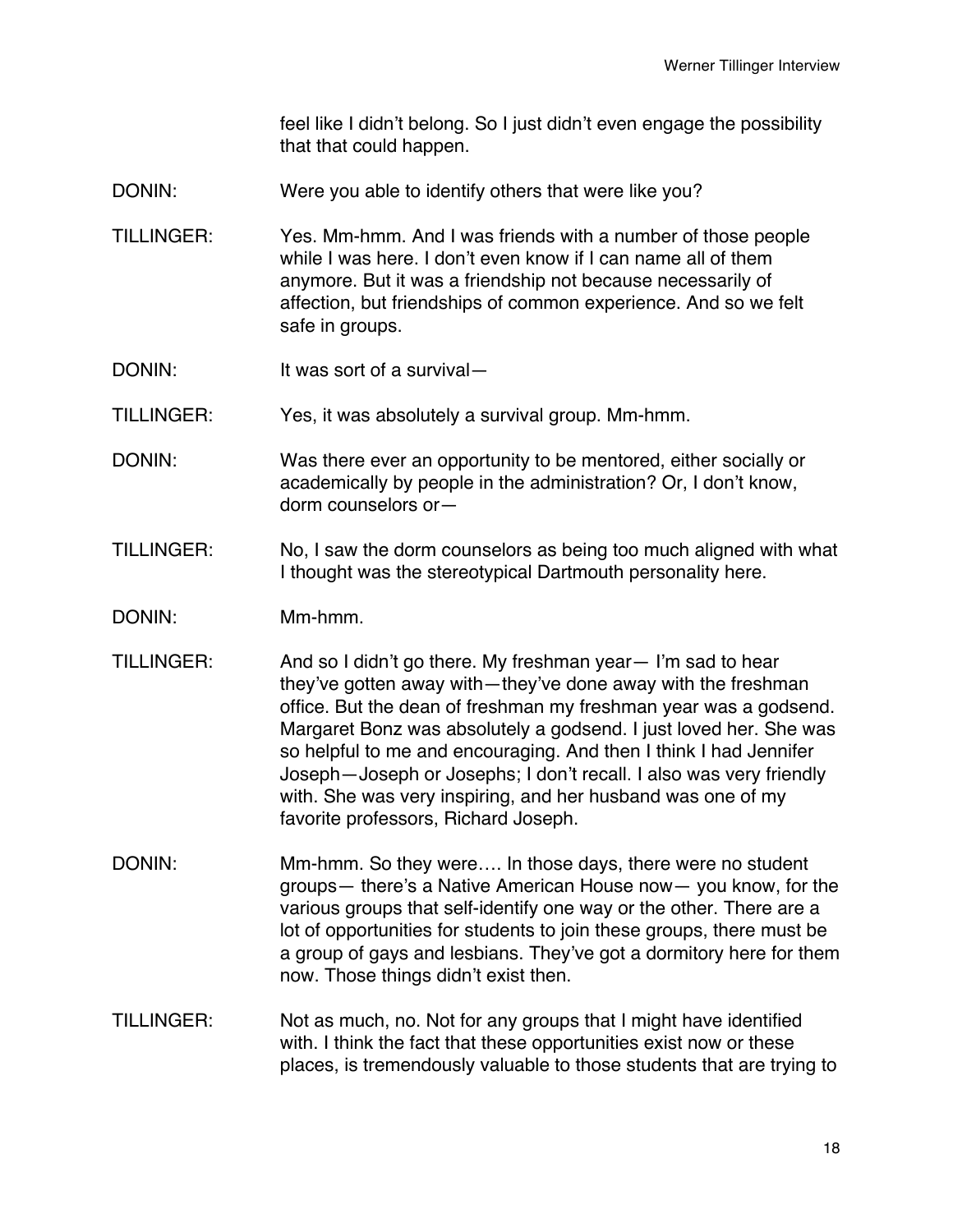find a place, trying to find their place in society, trying to find their value.

But we had a Gay Students Association. I don't even know if it was official. We had a—I shouldn't say we, because I never did. The Gay Students Association and the students that identified with it had hoodies made with Greek letters Gamma Sigma Alpha, for Gay Students Association. And that was their way of saying, we've got a group, too. But I don't know if it was sanctioned by the administration then or not. I remember that we would sort of informally meet or get together, and I would join in sometimes. But it didn't seem to be very official.

- DONIN: Was it your sense it was sort of underground?
- TILLINGER: Yes.
- DONIN: It was underground.
- TILLINGER: Yes, I think it was.

DONIN: And that was a sign of the times, basically.

- TILLINGER: It was—you know what? It was a sign of Dartmouth's place in the times, because Dartmouth was a little bit behind the curve in acceptance of gays and lesbians.
- DONIN: Mm-hmm.

TILLINGER: But I must say from what I've seen, it's caught up, and I'm very, very happy to see that. Very proud of Dartmouth for that.

- DONIN: So do you perceive that—I mean, you just said that you perceived a change here. But do you perceive a change in yourself as well from your feeling of not belonging here 25 years ago to now?
- TILLINGER: Absolute 180 degree shift. It has changed dramatically.
- DONIN: Can you talk about that a little more?
- TILLINGER: I had my 25-year reunion here last June. And about a year before we went, of course they announced it was happening. And I— There have been a lot of things that happened between Dartmouth and now, of course. But I was coming out of a very dark period of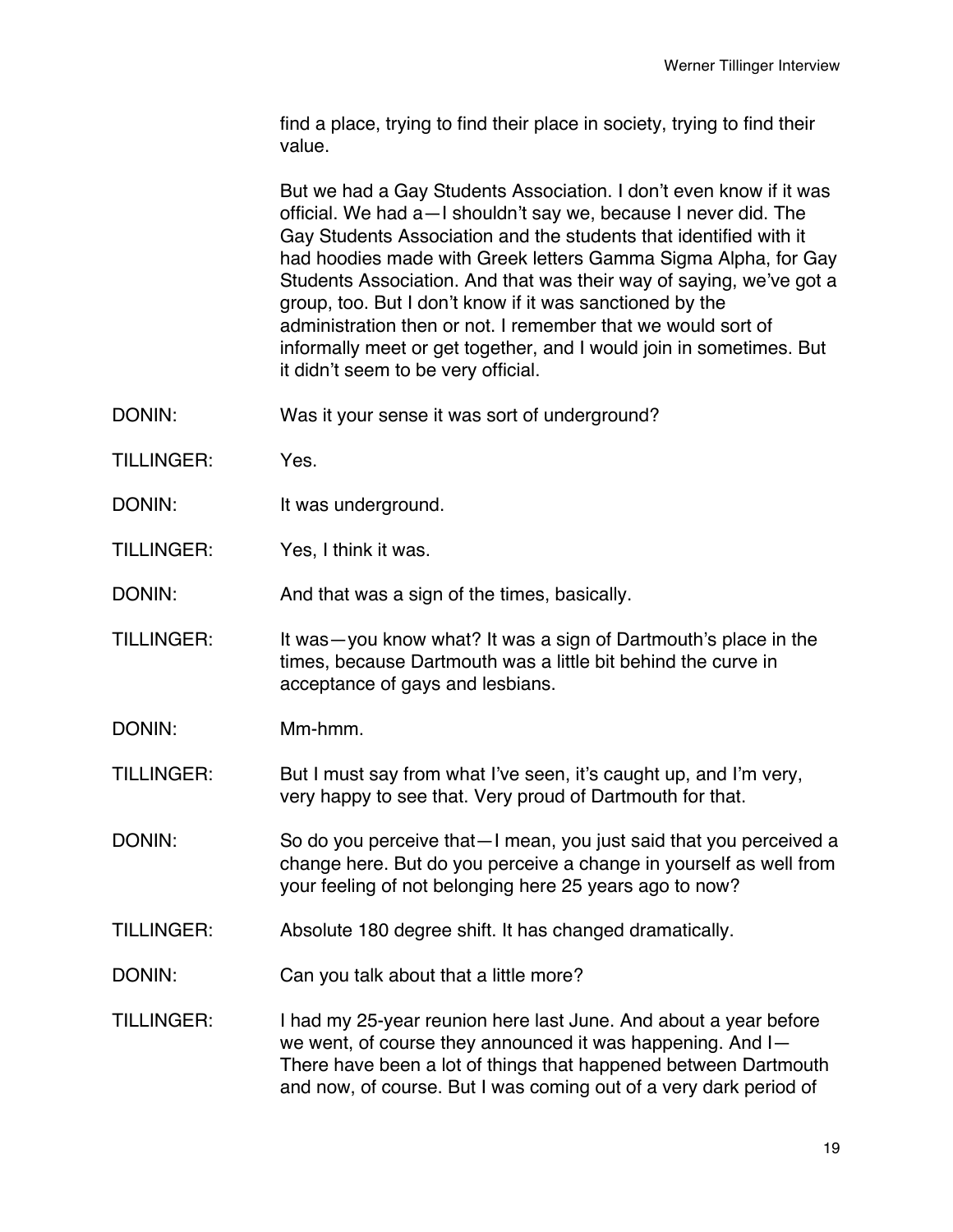my life. And I knew that in my process of recovery, which I'm sure we'll get to, I needed—I knew, something inside told me, I need to reengage with my Dartmouth community. There must be just some sort of connections that I can make that will help me to pull myself out of this place that I was in. And so I said, I have to go to this reunion. I was scared. And I thought, what if I spend all this money and I go up there, and nobody talks to me and it's just like it always was? But I went on faith.

Before the reunion we were asked to write a submission to the reunion book, and I did. And I was very open about just about everything. Not everything, but enough that it made me pretty vulnerable. I had an experience out of Dartmouth; it was not traditional. And I just put it all out there. And after I submitted it and one of my best Dartmouth friends was one of the editors, and of course, she said it was wonderful. So I said, okay, fine. I'll leave it. Afterwards I thought, oh, my gosh, what if I get up there, and these people look at me like, oh, he's not one of us. Look at this freak over there. And you know nothing could have been further from the truth.

I got up to the reunion, and I was afraid I wouldn't have anybody to hang around. And it turned out that I had too many people that I wanted to hang around; I couldn't hang around with all of them as much as I wanted to. I had strangers, or people I didn't know when I was here, come up to me and say, "Are you Werner? You're one of the people I wanted to meet this weekend because I read your submission in the reunion book, and I just think you have an amazing story. And thank you for writing that."

And so I got a big yes for what I wrote. And I took that as a big yes for validating—I don't like to use the word validating anymore, but when people say that you matter and your experience matters. I am so grateful for that. Those 25—those years of not belonging at Dartmouth and for the 25 years afterwards, all of that was completely invalidated and ended in that weekend.

Since then I have engaged with many alums. I'm also on the—I joined what the Class of 1986 calls the Compassio Committee. And the Compassio Committee—compassion without the N; I think it's the Latin for compassion. The Compassio Committee is—Our objective or our mission is to help our classmates who are in need, who are experiencing death, illness, job changes, relationship changes, coming-out issues. You name it. Addiction issues. We are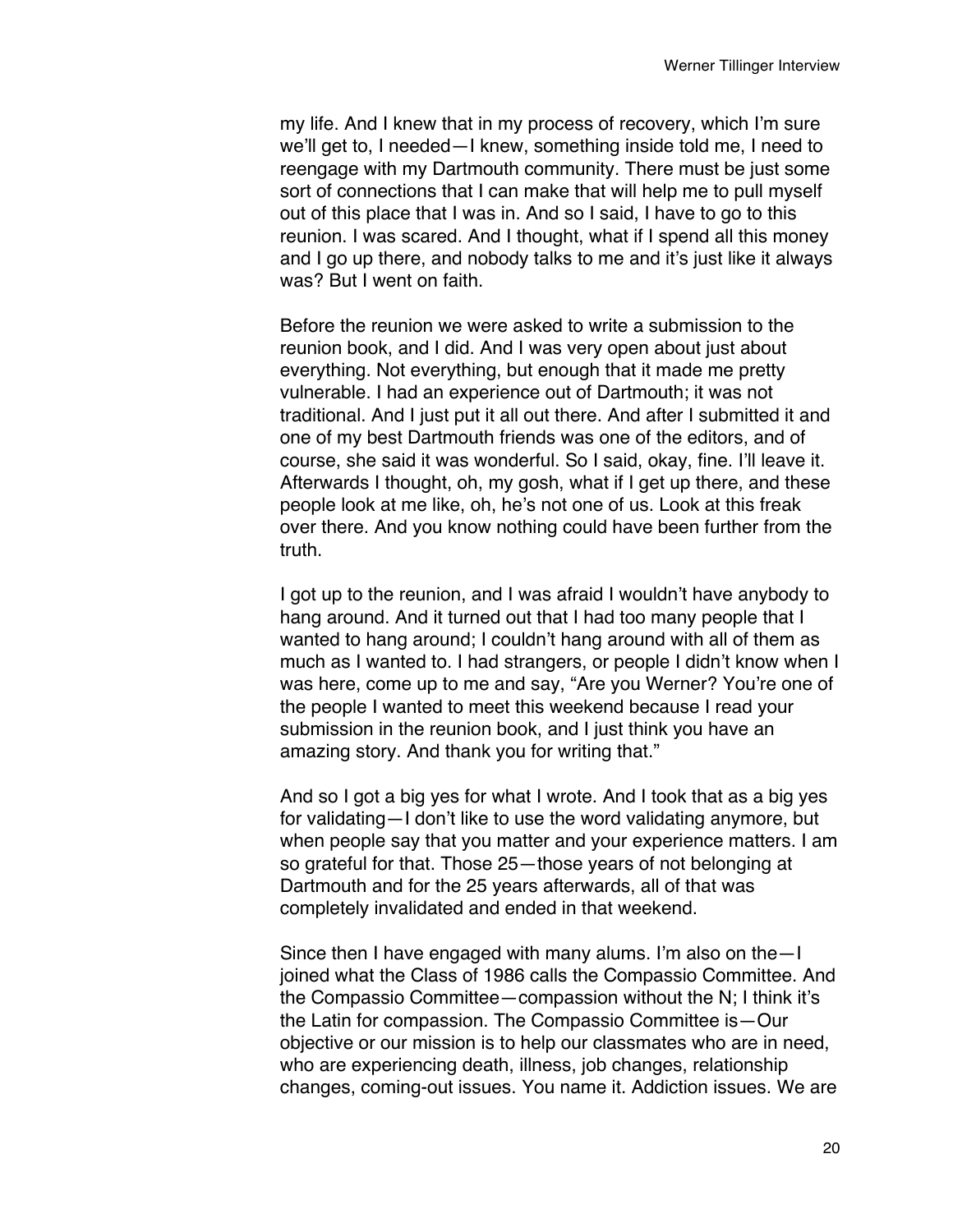a group of, a network of classmates who are willing to support our classmates in need as they go through difficult times in their life. And that feels so right for me. It came out of the memorial service that we had for the 11 classmates who are no longer with us.

I am most proud of my class for taking this initiative. It is such a show, a strong display of compassion, which is something that I didn't think we had. And the fact that people are taking it so seriously and so fully engaged in this process and the establishment of this committee is—I can't— words fail me now. It is just such an encouragement to me. It's a redeeming, it's a redeeming.

- DONIN: Could you have imagined this 25 years ago?
- TILLINGER: No. Well, I don't think I had engaged my own compassion.
- DONIN: Right.
- TILLINGER: Twenty-six years ago, no.
- DONIN: So this is a reflection of not just you changing but some of your classmates.
- TILLINGER: And it's a reflection of the humanity that resides at the core of human beings that transcends what Dartmouth is, what professional careers are, what labels are. It lays bare that commonality of humanity.
- DONIN: Do you think this will trickle up to whatever the Dartmouth community is today?
- TILLINGER: I think it already is. I think the fact that Dartmouth had me speak on my experiences with HIV and addiction and being gay. I spoke last night in Alpha Delta. And the fact that I spoke in a basically Collegesanctioned talk at a fraternity house that had other reputations in the past—not necessarily tolerant ones—is… Dartmouth gets high marks for doing that.
- DONIN: And for the purposes of history, is AD not the house that was profiled in the movie *Animal House*?
- TILLINGER: Yes. *The* fraternity that the movie is based on.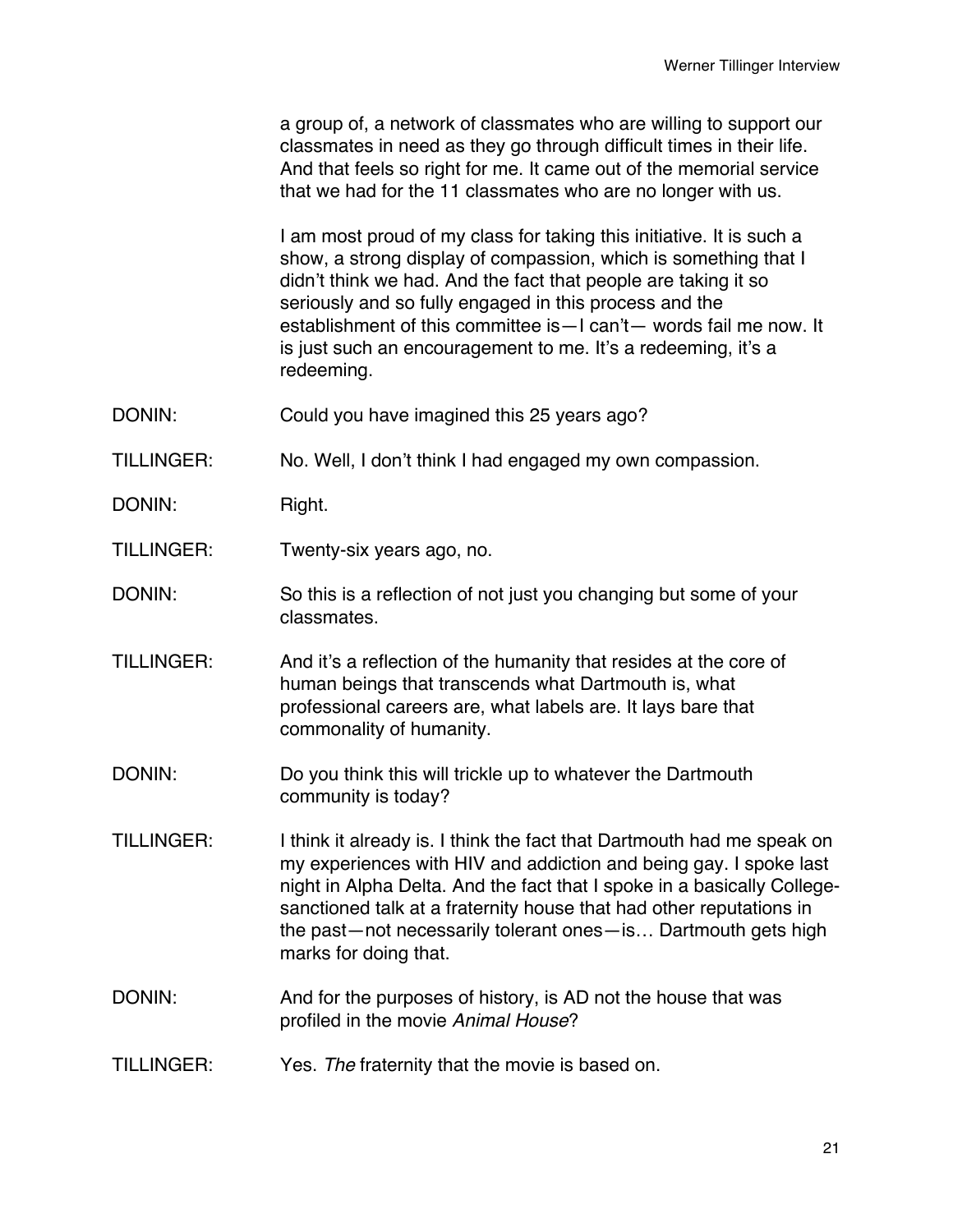## DONIN: Right. Okay.

TILLINGER: There's a perverse pride in that [laughs] I think on this campus.

- DONIN: Right. So is it fair to say that the perception of the community of Dartmouth that current students here find today is very different than the community that you found 25 years ago?
- TILLINGER: Yes. Now, from what I have seen the few days that I've been on campus, and what I learned from our reunion, the Dartmouth that I went to was still very representative of the Dartmouth of tradition, of history, reflecting a certain segment of society. The Dartmouth of today, I am feeling, is much more representative of society as a whole.
- DONIN: Well, not to take the credit away from the College, but in order to survive, they need to represent the greater world outside the Dartmouth bubble.
- TILLINGER: Well, and by doing so, Dartmouth is able to better serve the world and to better help heal the world. Or produce or grow future leaders that will be able to do that.
- DONIN: Which is exactly the message that we hear from our current president.
- TILLINGER: That is the message that came through loud and clear when I was at reunion, when Dr. Kim spoke with us. I was delighted to hear that. Of course, his experience in HIV medical delivery around the world is very heartening for me, and I feel a bond there. I feel a connection there. So I'm thrilled that he is the president here.
- DONIN: But to bring it full circle, one of his favorite phrases, of course, he's taken from Dartmouth's 12<sup>th</sup> president I think it was, John Sloan Dickey, who famously has said to all the students that he was here for, "The world's troubles are your troubles." And I think Dr. Kim has embraced that phraseology as well, in order to groom this batch of students to go out into the world and deal with those troubles. Get outside the Dartmouth bubble.
- TILLINGER: Absolutely. I mean my experience with addiction certainly took me out of the bubble of entitlement and privilege. But only by going through that process am I able to identify with people that need help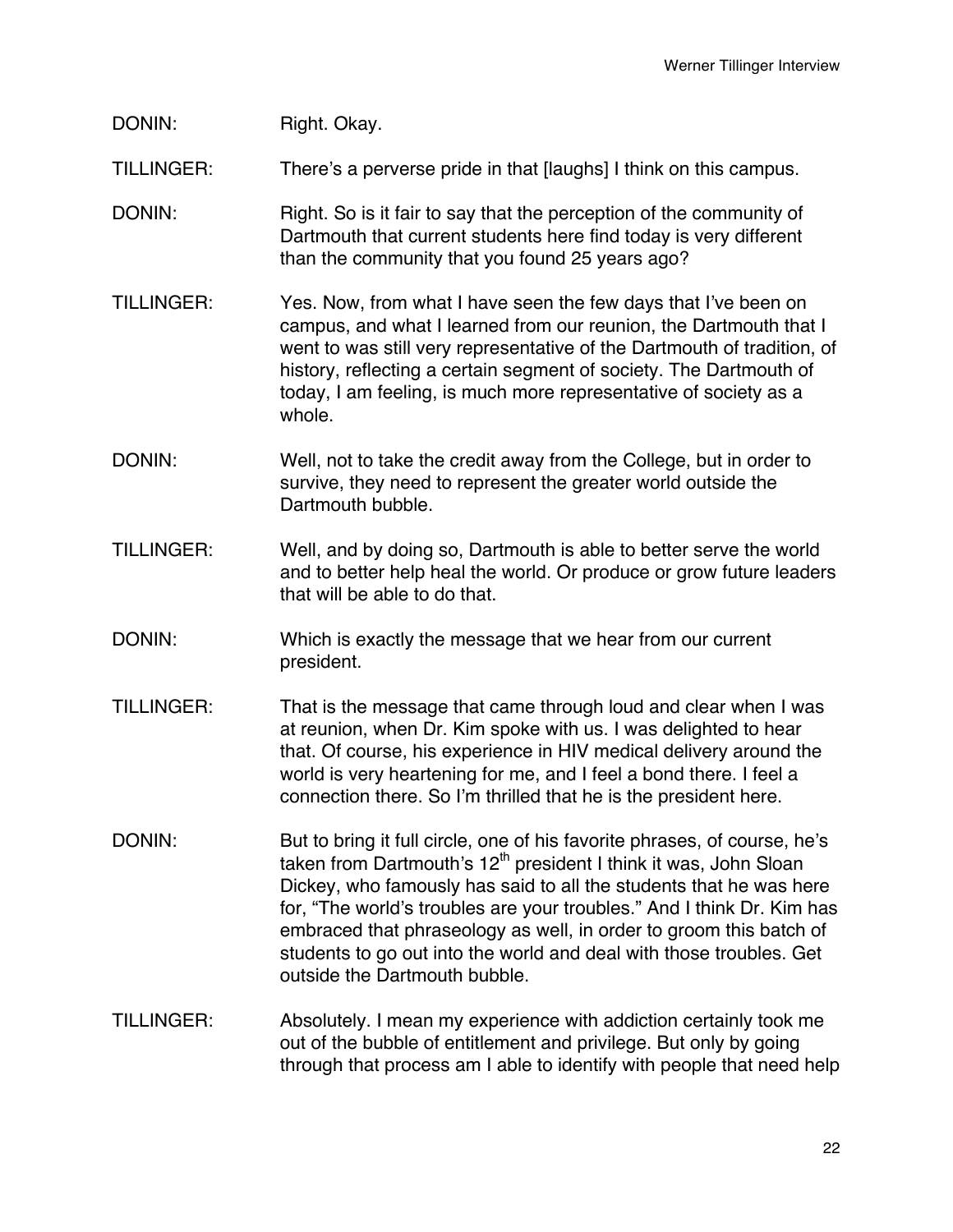that are in the process and know what they need. Or not know what they need. Have an idea of what they need. Everyone's different.

- DONIN: So it sounds to me like the Compassio Committee of '86 has got a great new member in you.
- TILLINGER: Well, I'm one of many, and we all have very different perspectives that we lend to the work that we do.
- DONIN: Mm-hmm. So can you think of anything else that you can tell us about your experience at Dartmouth as it relates to our theme here that we're trying to document? You know, over the course of the second half of the  $20<sup>th</sup>$  century, how the Dartmouth community has been transformed by its members, essentially?
- TILLINGER: Now this is just a perception on my part. This is a guess, okay? But what I intuit is that the Dartmouth graduates of the past 20 years have placed themselves in different segments of the world, have placed themselves in a broader range of experiences than what was typical for a Dartmouth graduate. It's not just all ivory towers and Wall Street. So people are diffusing or place themselves in a wide variety of places and positions in parts of communities that weren't necessarily traditional places to go. And I think what that's done is it's created parents who are having children, some of whom come here, who have a broader world view and instill in the children the importance of understanding a much greater breadth of what it is to be human. And what the human experience can entail.

There also seems to be a greater acknowledgement of and valuing of serving others, serving humanity and the richness that comes from that. And, you know, I'm a product of Dartmouth in the Reagan years. And that just wasn't even in the conversation. And it's heartening to see that happening.

Last night when I was talking to Alpha Delta and I was talking about my experiences with finding masculinity through sex and drugs and being Mr. San Francisco Leather in San Francisco, some of the most poignant questions came from what I perceive to be heterosexual men, who were really asking direct, intensely-aware questions. And that surprised me. It was great. But it surprised me. And I thought, wow! I mean people are more aware now. And I also spoke to a couple of students who've actually already volunteered or done internships in San Francisco in gay nonprofits. I mean, this sort of thing just didn't happen when I was at Dartmouth.